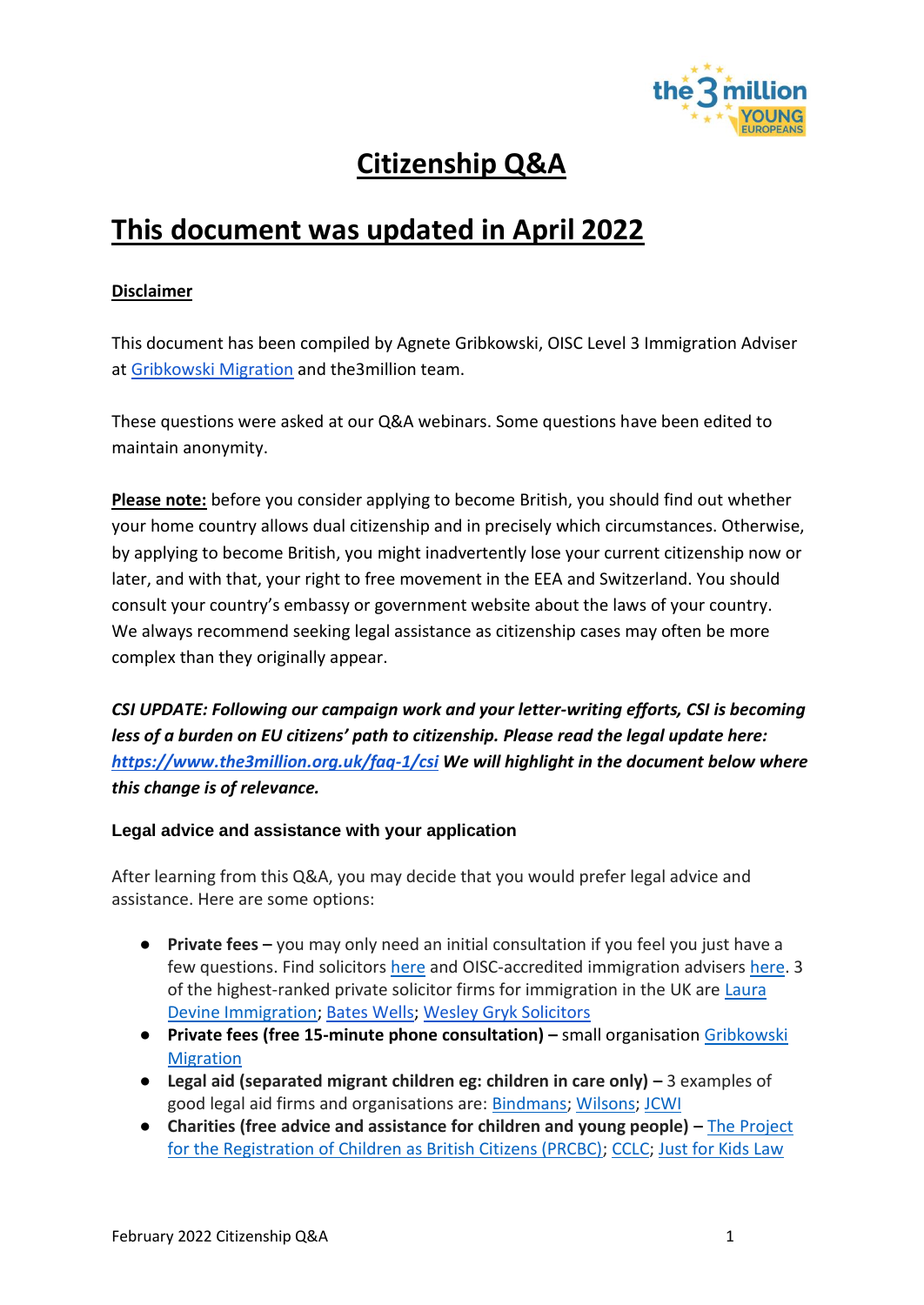

#### **Questions and Answers:**

| General                                           | $\overline{2}$ |
|---------------------------------------------------|----------------|
| Benefits and Disadvantages of British citizenship | $\overline{7}$ |
| Life in the UK and English tests                  | 8              |
| Evidence                                          | 10             |
| <b>Dual Nationality</b>                           | 12             |
| Absences                                          | 13             |
| <b>CSI</b>                                        | 16             |
| Children                                          | 22             |
| (Legal) support                                   | 23             |

## <span id="page-1-0"></span>General

## **1. What are the essential conditions to be met to be eligible for British citizenship?**  *This depends on which application you are making. Please refer to our [factsheet.](http://t3m.org.uk/t3m_YE_KeyCitizenshipFacts)*

## **2. Is there a way to see online the blank document of the application for citizenship (or could you show a blank application) ?**

*Please see our [citizenship factsheet](http://t3m.org.uk/t3m_YE_KeyCitizenshipFacts) for a questionnaire-format document which contains the most common questions from the form, with the proviso that additional questions may come up in the online form where certain options are selected.* 

#### **3. What are the correct steps to apply for British citizenship?**

*Check that you are not ineligible due to excessive [absences](https://www.gov.uk/government/publications/naturalisation-as-a-british-citizen-by-discretion-nationality-policy-guidance) or [unspent convictions;](https://assets.publishing.service.gov.uk/government/uploads/system/uploads/attachment_data/file/923656/good-character-guidance-v2.0-gov-uk.pdf) pass any Life in the UK and English tests as required; fill online form; gather all supporting documents; submit form and make payment of the application fee (£1,330 for naturalisation. £1,206 for adult registration and £1,012 for child registration) + £19.20 biometrics fee; book biometrics*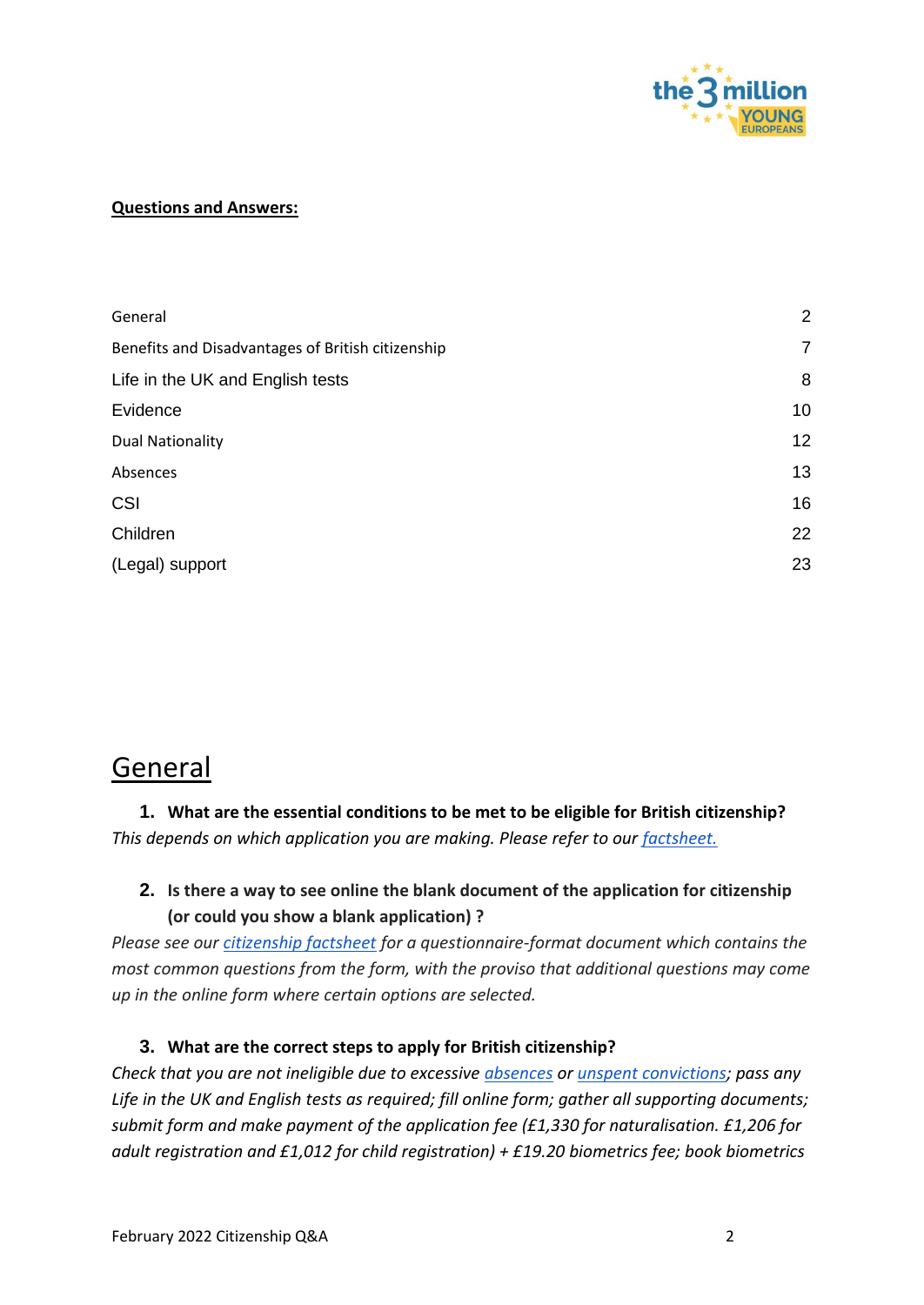

*appointment; upload documents and cover letter; attend biometrics appointment; if approved, book and attend citizenship ceremony.*

**4. If an applicant is married to a UK citizen, does the documentation required for the application need to go back 3 or 5 years?** 

*It depends. For the continuity of residence evidence, the last 3 years are looked at whereas, for lawfulness of residence, the last 10 years are looked at (if you have lived here for longer than 3 years).*

### **5. How does having settled status affect your citizenship application process?**

*The grant of settled status gives you "freedom from immigration restrictions", thus allowing you to make an application for naturalisation. If you are married to or in a civil partnership with a British citizen, you can then apply for naturalisation straight away, while if you are not married to or in a civil partnership with a British citizen you have to wait one year before applying for naturalisation.*

## **6. Is there any financial support available for those wanting to become British citizens?**

*Unfortunately not. If your case is extremely compelling and compassionate, exceptional case funding may be available but the fee itself would need to be fundraised from charity or similar if not affordable. No fee waivers apply.* 

### **7. I have held settled status for over a year. Can I apply for naturalisation?**

*If only looking at the requirement to have no immigration restrictions, one is able to apply for naturalisation after a year of holding settled status. You also need to look at whether you were in the UK 5 years ago at the time of your application in accordance with the requirements. If you are married to or in a relationship with a British citizen, you do not need to wait one year before applying and the qualifying period is 3 years, so you must have been in the UK 3 years before you apply, instead of five.*

### **8. If I get rejected, will I lose my application fee?**

*Yes, unfortunately, you do not get your money back if your citizenship application is refused.*

## **9. I have applied for British Citizenship and was rejected due to an error in the application. What can be done?**

*A Nationality Review, which costs £372. The Nationality Review guidance, contained in the [application form,](https://www.gov.uk/government/publications/application-for-review-when-british-citizenship-is-refused-form-nr) states as follows:*

*We may reopen applications where:*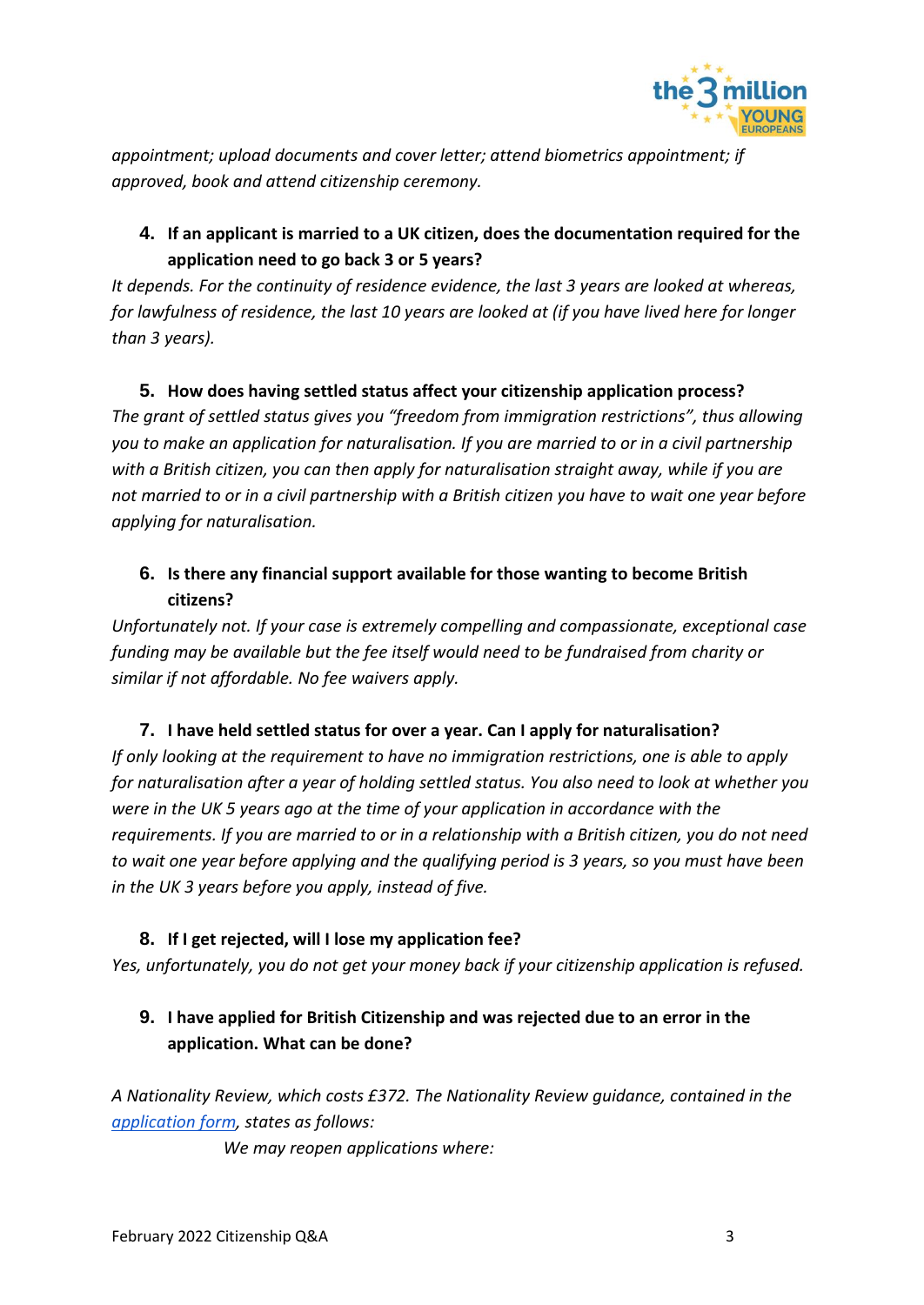

*• we have not used the correct requirements or criteria to decide the application* 

*• we refused your application for lack of a response to enquiries when a response had been received but not linked with the application* 

*• we decided your application without allowing sufficient time for a response or completion of enquiries* 

*• we refused your application on character grounds due to a criminal conviction which was either later quashed on appeal or involved a case of mistaken identity (i.e. you were not the person convicted of the offence)* 

*• we have failed to take account of relevant documents or information in our possession* 

*This is not an exhaustive list. We will not normally re-open your application if it was refused because you did not respond to enquiries or arrange a citizenship ceremony, including if this was because of a mistake by the person representing you. However, we may decide to do so in exceptionally compelling circumstances (for example, if you did not receive our correspondence because of an unexpected absence or illness)* 

*Where the Home Office acted very unreasonably, it would be worth telling your MP about the case and asking them to support the Nationality Review application. You would contact them via their constituency office (not the contact details for their Westminster office). You can find out who is your MP and get their contact details here: <https://members.parliament.uk/FindYourMP>*

## **10.How do I add referees? Do the referees' forms need to be printed? Isn't there an online form to submit?**

*Certain information about the referees is entered into the online form, then, once you have made payment and submitted your online application form, you can download the referee signature forms. You must glue a passport photo of yourself to each of them and before you do, you must write your full name and date of birth on the back. Once they have signed these forms, you should upload these forms to your application (but still bring the originals to your biometric appointment, just in case).*

### **11.At what stage of the application process do I do the biometrics?**

*Once you submit the online form, it will bring you to the payment page. Once payment is made and the form is submitted, the referees' forms and checklist can be downloaded. Both must be printed and completed in accordance with instructions. The same page will also link you to the biometrics online booking system. Between booking and attendance you can*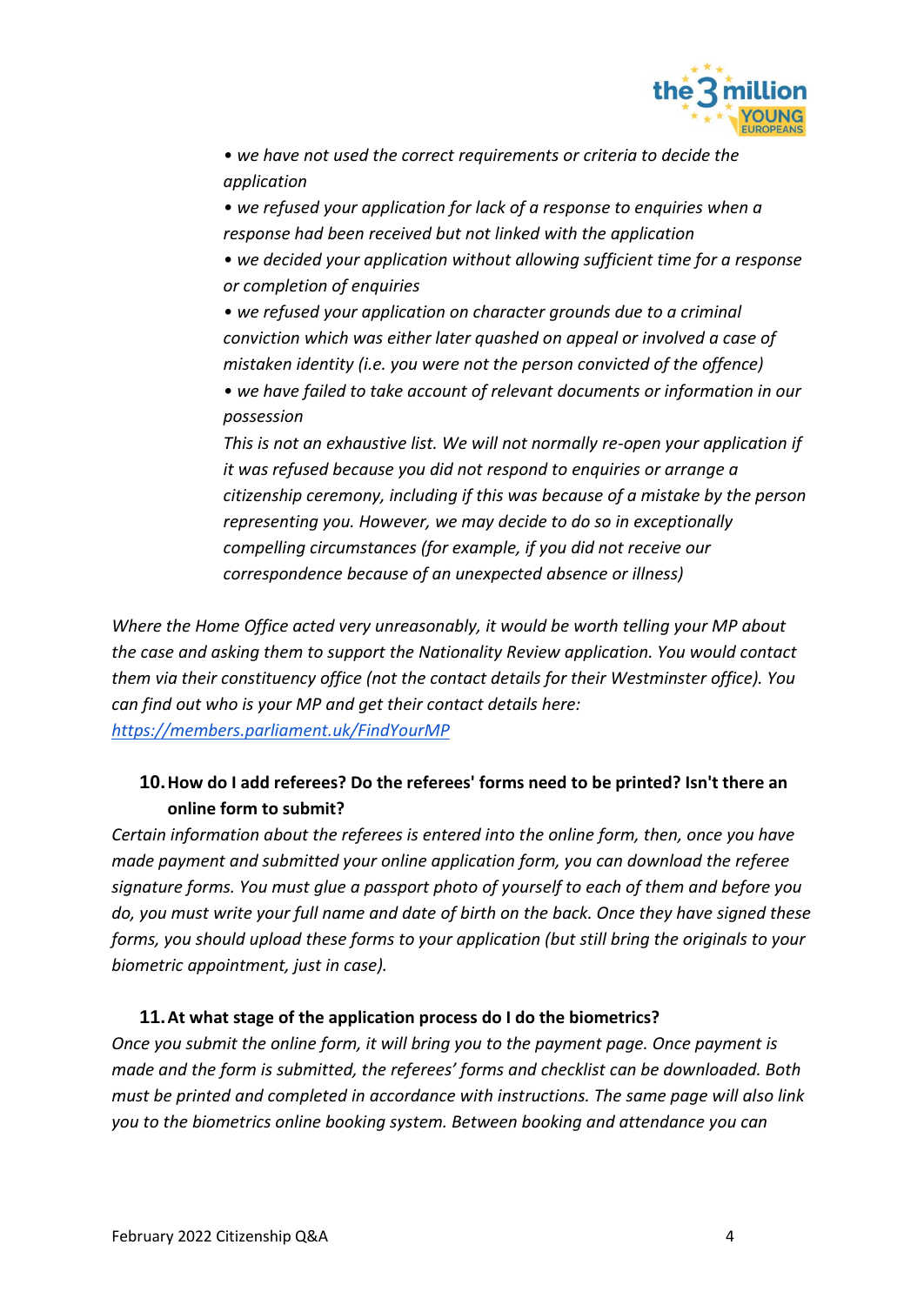

*upload your cover letter and supporting documents. The biometrics appointment is the last stage in your application process.*

#### **12.Who can I use as a referee for my application?**

*The [guidance](https://assets.publishing.service.gov.uk/government/uploads/system/uploads/attachment_data/file/963263/nationality-policy-general-information-all-british-nationals-v2.0ext.pdf) to UKVI caseworkers on page 10 contains the information you need. The list of acceptable professionals is on page 25 of [the same guidance.](https://assets.publishing.service.gov.uk/government/uploads/system/uploads/attachment_data/file/963263/nationality-policy-general-information-all-british-nationals-v2.0ext.pdf)* 

**13.I have in the past started the process of applying for British citizenship but did not finish when some years ago the rules were changed, I was required to first apply for a resident permit. I had done the language test, the citizenship test, and had all forms prepared. I can't remember if I had made any payments to the Home Office, apart from the fees for the mentioned two tests. Is it possible to restart the process or would I need to start from scratch?**

*Start from scratch unless your online form is still accessible when you log in online. The Life in the UK test does not have an expiry date, whereas the language ones depend on the type (they are usually valid for 2 years).*

#### **14.I already have settled status. When can I apply for a British passport?**

*A British passport application can only be made once you are naturalised or registered as a British citizen. Adults must attend a citizenship ceremony where they receive their naturalisation or registration certificate, which is needed for the passport application. The basic outline of requirements for naturalisation or registration are set out on our [guidance](http://t3m.org.uk/t3m_YE_KeyCitizenshipFacts)  [document.](http://t3m.org.uk/t3m_YE_KeyCitizenshipFacts)*

## **15.Can I request for the "settled date" to be backdated (so I don't have to wait 1 year for the citizenship application)?**

*Settled status is a form of indefinite leave to remain, which you need to have to apply for naturalisation. You need to have held it for one year before applying for naturalisation unless you are married to or in a civil partnership with a British citizen. Unlike a grant of permanent residence under the old free movement rules, the grant cannot be backdated, even if it is based on an earlier 5 year period than the one which ended on the date of application.*

**16.How long does it take to get my ceremony invite after my application is approved?** *There were quite long delays during the pandemic but now things seem to be back to normal, i.e. UKVI will send the naturalisation certificate to the council within a few days or up to 2 weeks, after which you can book your ceremony directly with the council.*

#### **17.I have indefinite leave to remain but it is in an old passport. Is this still valid?**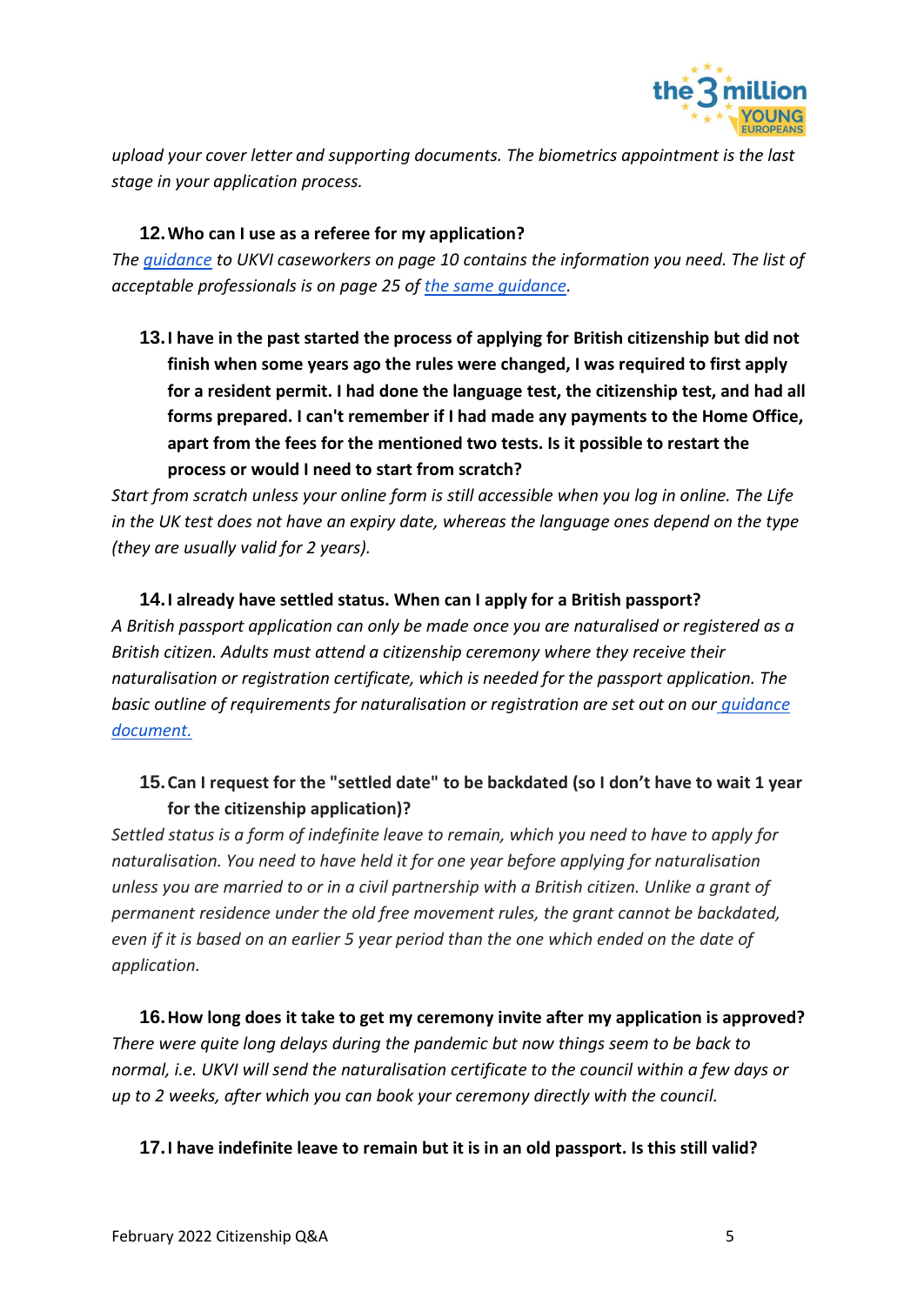

*If you have not been absent for a continuous 2 year period you will still have this status, but you need to prove that you have not been absent, so you have to provide pieces of evidence of your presence in the UK which are less than 2 years apart from each other.*

#### **18.What are the benefits of British citizenship over settled status?**

*Citizenship is more secure than settled status. It cannot be lost through absence from the UK, and the threshold for deprivation of citizenship is higher than for revocation of settled status. British citizens can vote in general elections (although so can Commonwealth citizens, which includes Maltese and Cypriot nationals).* 

**19.Does the Home Office offer any category for special circumstances? Migrants who have won national awards in the UK, significant achievements, books published etc. I have read on forums some people have applied for British citizenship via this method, but actually do not know if that really exists.** 

*The good character requirement is supposed to be assessed by UKVI by weighing up any of the many factors that the [Good Character guidance](https://www.gov.uk/government/publications/good-character-nationality-policy-guidance) sets out as negative, as well as any factors that should count in the applicant's favour as positive. The Good Character guidance gives no examples of such positive factors, but achievements, awards and any contribution to society or your local community will certainly show that you are an asset to the UK and of good character. Immigration lawyers would certainly recommend mentioning and evidencing these factors unless there is absolutely nothing negative under the Good Character guidance relevant to your case.* 

#### **20.How long does it currently take to process a citizenship application? My partner has been waiting for six months and her referees have not yet been approached.**

*The service standard for citizenship applications is currently 6 months, which means that the nationality enquiries number and email address are unlikely to tell you anything about progress on your application until over 6 months have passed.* 

*Citizenship and nationality enquiries* 

*Tel: 0300 790 6268 (Monday to Thursday, 9am to 4:45pm, Friday, 9am to 4:30pm) Email: [nationalityenquiries@homeoffice.gov.uk](mailto:nationalityenquiries@homeoffice.gov.uk)*

**21.Are there any specific requirements for over 75 year olds, long-term UK residents?** *The English and Life in the UK test requirements do not apply to those aged 65 or over. All other requirements are the same.*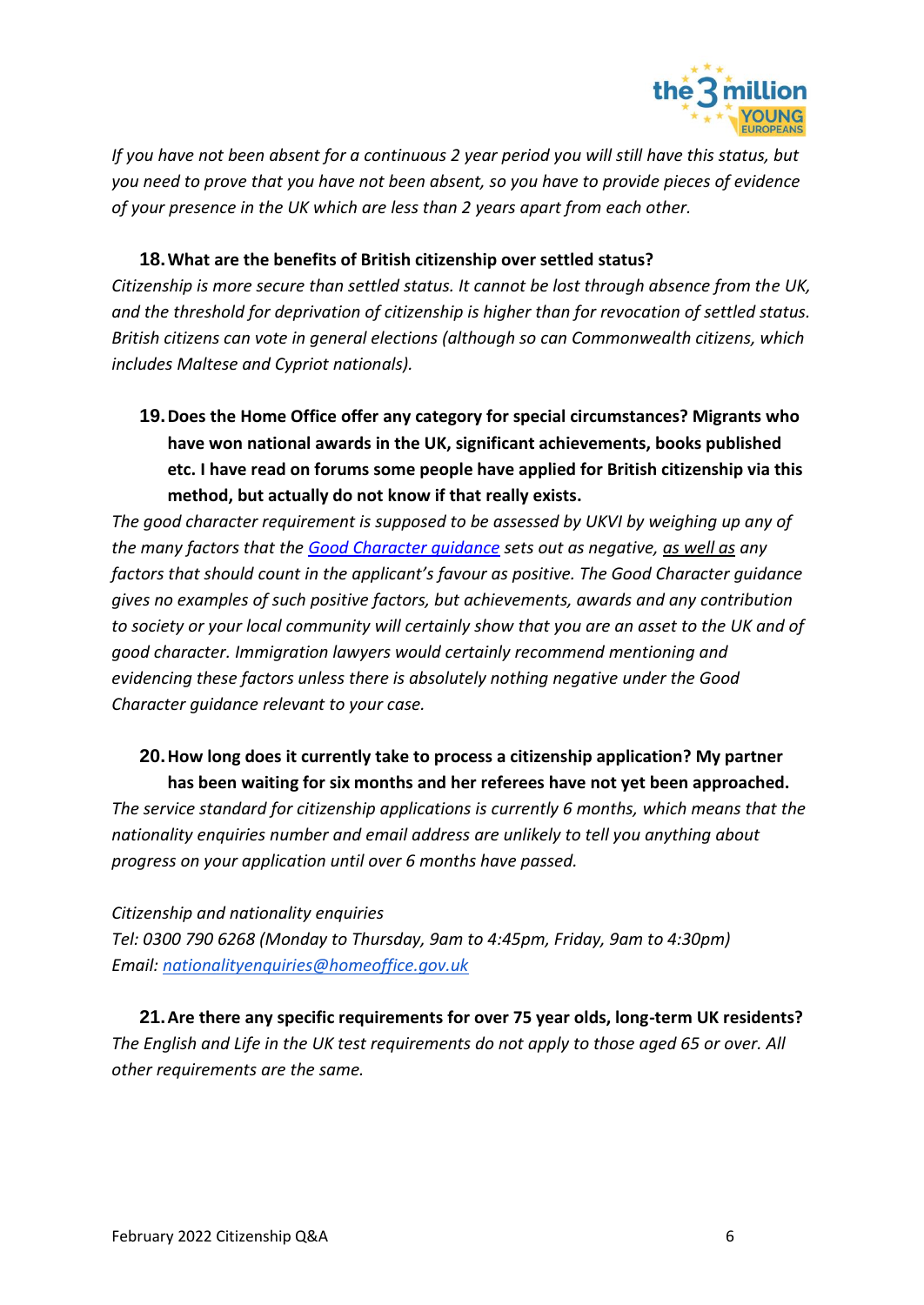

## **22.I have a non-English letter (Ł) in my surname and in my father's name, the application form allows me to put it in my surname but not in my father's first name. What should I do?**

*Use whatever letter is being used most commonly in English and explain in your covering letter.* 

## **23.Can a person who doesn't have a UK National Insurance Number (NINo) apply for British citizenship eg. an elderly person?**

*Yes.* 

## **24.Can people registered with both settled status and the Windrush scheme apply for citizenship, or is it better to just have settled status in order to apply?**

*There is no difference - Indefinite Leave to Remain (ILR) is ILR whether under the EU Settlement Scheme or under the Windrush scheme.* 

## **25.My passport is in my maiden name. If I apply for citizenship must I use the name that is on my passport?**

*UKVI will accept a name change through marriage on production of a marriage certificate.* 

### **26.What is a cover letter in your citizenship application?**

*You can write a cover letter to go with your application. In it, you can explain more about your immigration journey in the UK. If you need discretion for CSI purposes, you can use the letter to explain more about the reasons why your application should be awarded discretion e.g. that you didn't know about the CSI requirement. The cover letter can then be uploaded to the Sopra Steria platform where you will be asked to upload all relevant documents after paying the application fee online.*

*(Please check latest CSI update [here\)](https://www.the3million.org.uk/faq-1/csi)*

## <span id="page-6-0"></span>Benefits and Disadvantages of British citizenship

## **27.As a EU citizen with settled status in the UK, is it worth considering British citizenship to future proof?**

*Whereas the legislation on the rights of settled status holders can be altered, British citizenship is more secure. It is a matter of personal choice but certainly to be recommended for consideration from an immigration lawyer's perspective. Please see the next answer for potential downsides of applying for British citizenship.*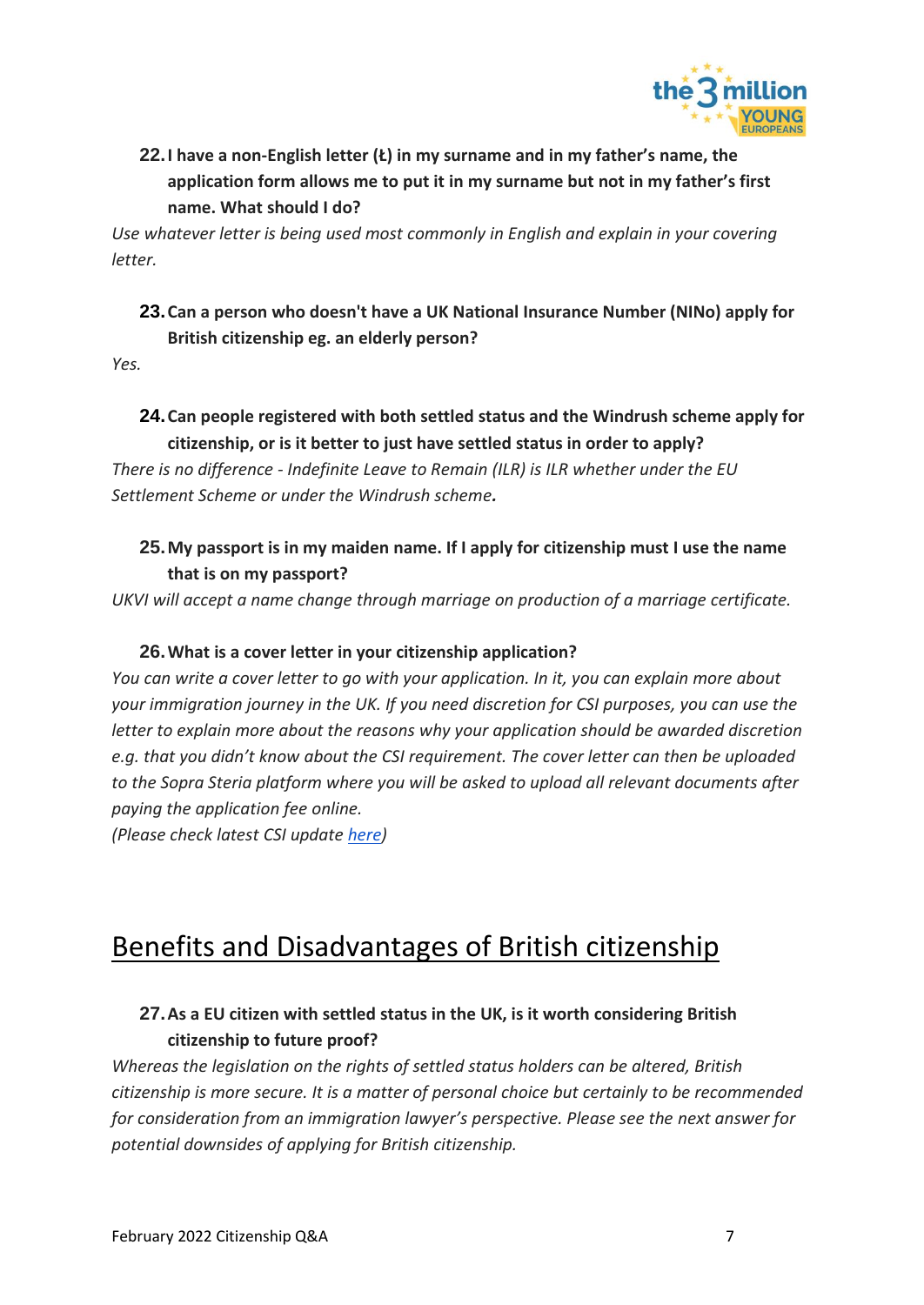

#### **28.What are the risks of applying for British citizenship?**

Firstly, you must be aware of your country of origin's rules on dual nationality. Some countries do not allow for dual citizenship so you could risk losing your first citizenship. It is important you consult with your own country's embassy or consulate for information about this as rules can change.

#### CSI UPDATE:

Appendix EU and EU-Family Permit of the Immigration Rules allows EU citizens, who lived in the UK before 31 December 2020 and who have EUSS status, to be a sponsor to a family member who wants to join them in future.

Before 6 April 2022, it was the case that such EU citizens who go on to naturalise to become dual British-EU citizens, but who had past gaps in comprehensive sickness insurance, may not be able to sponsor family members to join them in the UK in future.

However, following a successful House of Lords debate, the Government made a concession and from 6 April 2022 the Immigration Rules state that past gaps of comprehensive sickness insurance will be ignored when naturalised British-EU citizens wish to sponsor family members in future.

Please learn more about this update and recent CSI developments in Parliament and in the European Court of Justice here:<https://www.the3million.org.uk/faq-1/csi>

## <span id="page-7-0"></span>Life in the UK and English tests

## **29.Do I need to pass the Life in the UK and English tests before or after submitting the application?**

*Both tests will be evidenced via an electronic test pass number, which must be entered in [Form AN](https://visas-immigration.service.gov.uk/product/nationality-an?_ga=2.9109814.2065574243.1620068797-1380262293.1618327267&_gac=1.54443098.1616759546.Cj0KCQjwjPaCBhDkARIsAISZN7QOi8P2LNL6Q7QP8fK0zvSqv9RlIm1MrOfTQH7GAYhykuWmyBBX7wUaAtxREALw_wcB) (the naturalisation application form) before it is submitted, so you must pass both tests before you can apply. This is because the English and Life in the UK test requirements must be satisfied at the date of application, and the date of application is the date form AN is submitted and payment is made online.* 

**30.I had a bad experience at the Life in the UK test, can I report how they treated me?** *Sorry to hear you had a negative experience. Here is the information on where to complain about the Life in the UK test:*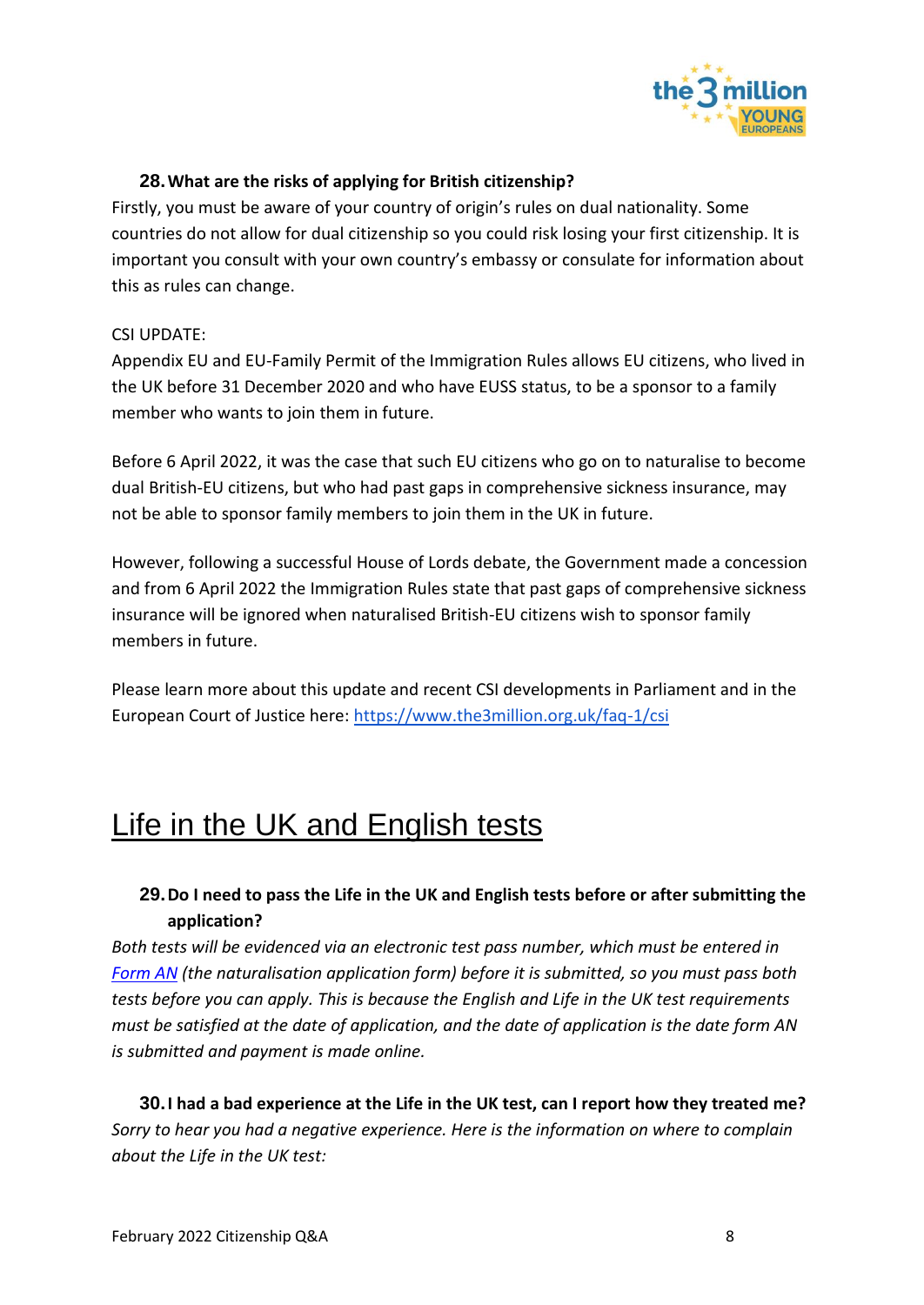

*Email: [complaints@lituk.psionline.com](mailto:complaints@lituk.psionline.com) Telephone: 0800 015 4245 Hours: Monday to Friday, 8am to 4pm*

#### **31.How long are the Life in the UK and language tests valid for?**

*Some English tests expire after 2 years, the Life in the UK test does not expire.*

## **32.Where can I find resources to practice for the Life in the UK test (books, mock tests, etc)? Are they changed often?**

*They are updated periodically. The official resources are hard copy or online and available on [this page,](https://www.officiallifeintheuk.co.uk/shop) which is linked to directly from the [Life in the UK test gov.uk page.](https://www.gov.uk/life-in-the-uk-test) There is a good app called "Official Life in the UK Test" if you prefer to practice on your phone.*

## **33.I passed my Life in the UK test with my French ID card. Can I still use my passport to apply for citizenship or do I need to use the same ID?**

*There is no link between what ID you have used for the Life in the UK test and the ID you use to apply to naturalise. Many use their driving licence for the test, for example.*

## **34.If I have completed apprenticeships in the UK in the past 10 years, do I still need an English test?**

*You can use ESOL qualifications, which may have been part of your college modules as an apprentice, but they must be on the list linked from [this page.](https://www.gov.uk/english-language/approved-english-language-qualifications)*

#### **35.Who is exempt from the language test?**

*Info on the English language requirement is summarised on gov.uk [here.](https://www.gov.uk/english-language/exemptions) In short, exempt are those aged 65 and over or who have a certain type of disability; nationals of a country of UKVI's list of English majority speaking countries (which now includes Malta); or those with a degree that was taught or researched in English and which is certified to be the equivalent of a UK qualification.* 

## **36.Are my UK HND and Graduate Diploma in Computer Science sufficient evidence of a B1 level of English?**

*If the Graduate Diploma was taught in English and is at or above degree level, then yes (not the HND).* 

### **37.What is the latest edition of the Life in the UK book I should buy to study for the Life in the UK test?**

*You should be looking for the third edition!*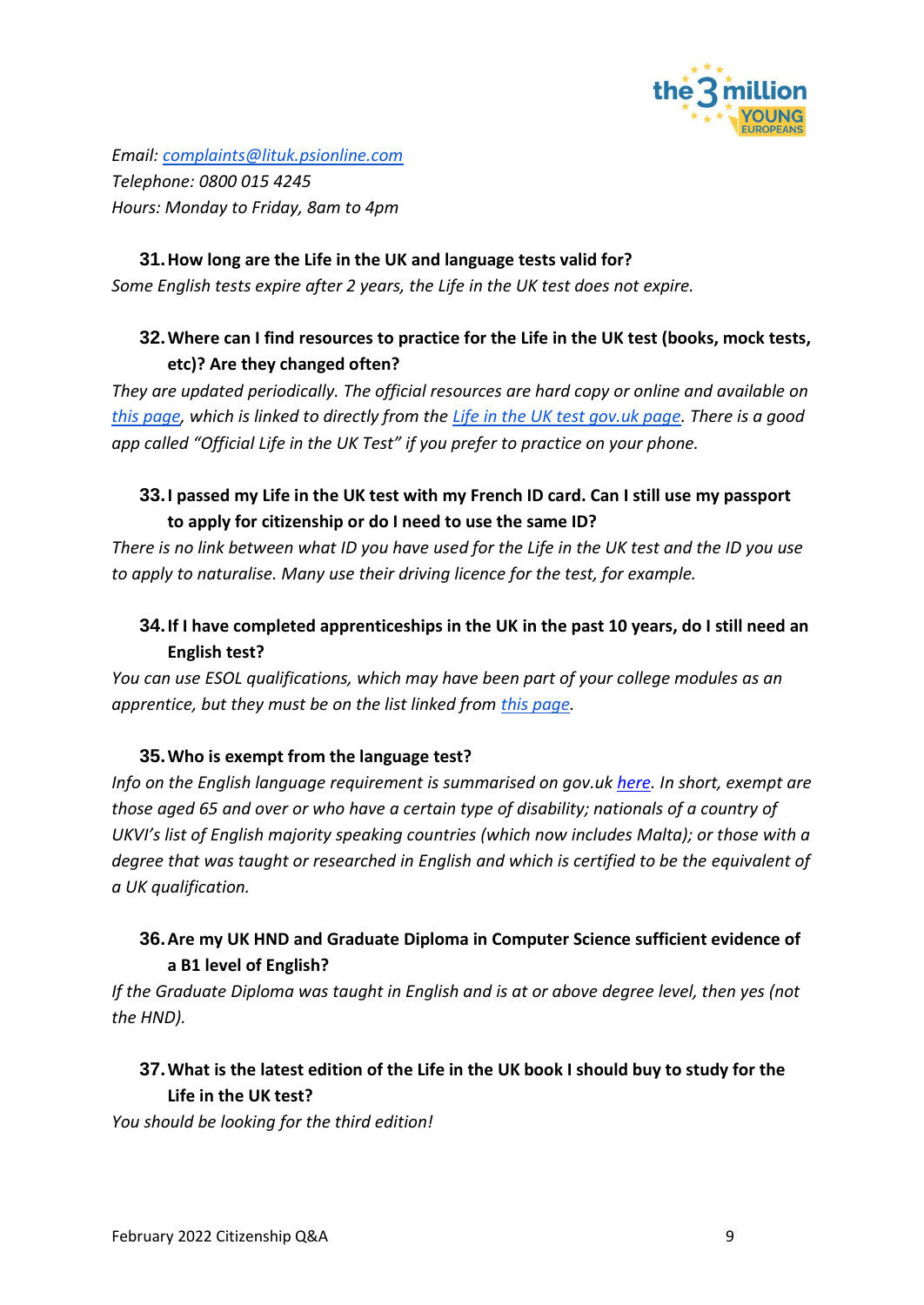

# <span id="page-9-0"></span>Evidence

## **38.What documents do you need to apply for citizenship if you already have a settled status?**

*You will need evidence of:*

*1. continuity of residence throughout your qualifying period;* 

*2. Holding settled status (and if not married/in a civil partnership with a British citizen, to have held this for one year);* 

- *3. Proof of English language skills;*
- *4. Proof of having passed the Life in the UK test;*
- *5. Proof of lawful residence for up to 10 years;*

*6. Evidence of identity and nationality (and if spouse/civil partner of a British citizen, of their identity and nationality, and evidence of the marriage/civil partnership)*

#### **39. How to provide evidence of ILR if I have EUSS with no physical evidence?**

*Your 16-digit settled status reference number (starting "3434-...", see top right hand corner of your grant letter which was emailed to you) is entered into your naturalisation form. UKVI can then see your status on their system.* 

## **40.Is it important to continuously work during the period before applying for British citizenship? Are contributions to National Insurance considered important for this process?**

*No, it is not a requirement for you to be in work and pay National Insurance to be able to qualify for citizenship. However, for EU citizens, relying on a period of full-time study or selfsufficiency involves satisfying the CSI requirement. See the CSI section below for more information and frequent questions.*

*(Please check latest CSI update [here\)](https://www.the3million.org.uk/faq-1/csi)*

## **41.Which are the best documents one can submit in order to prove residence if you are not in full-time employment?**

*The [guidance](https://assets.publishing.service.gov.uk/government/uploads/system/uploads/attachment_data/file/946855/naturalisation-as-a-british-citizen-by-discretion-v7.0ext.pdf) states that evidence from Government departments (benefit entitlement, HMRC, DWP, or others) is preferred, but you can also use your GP and/or dentist appointments record, council tax bills and utility bills. You can also provide letters from schools addressed to you and other types of documents showing your presence in the UK.*

## **42.Is it enough to just submit my Biometric residence permit (BRP) as proof of immigration restrictions or should I submit other proof?**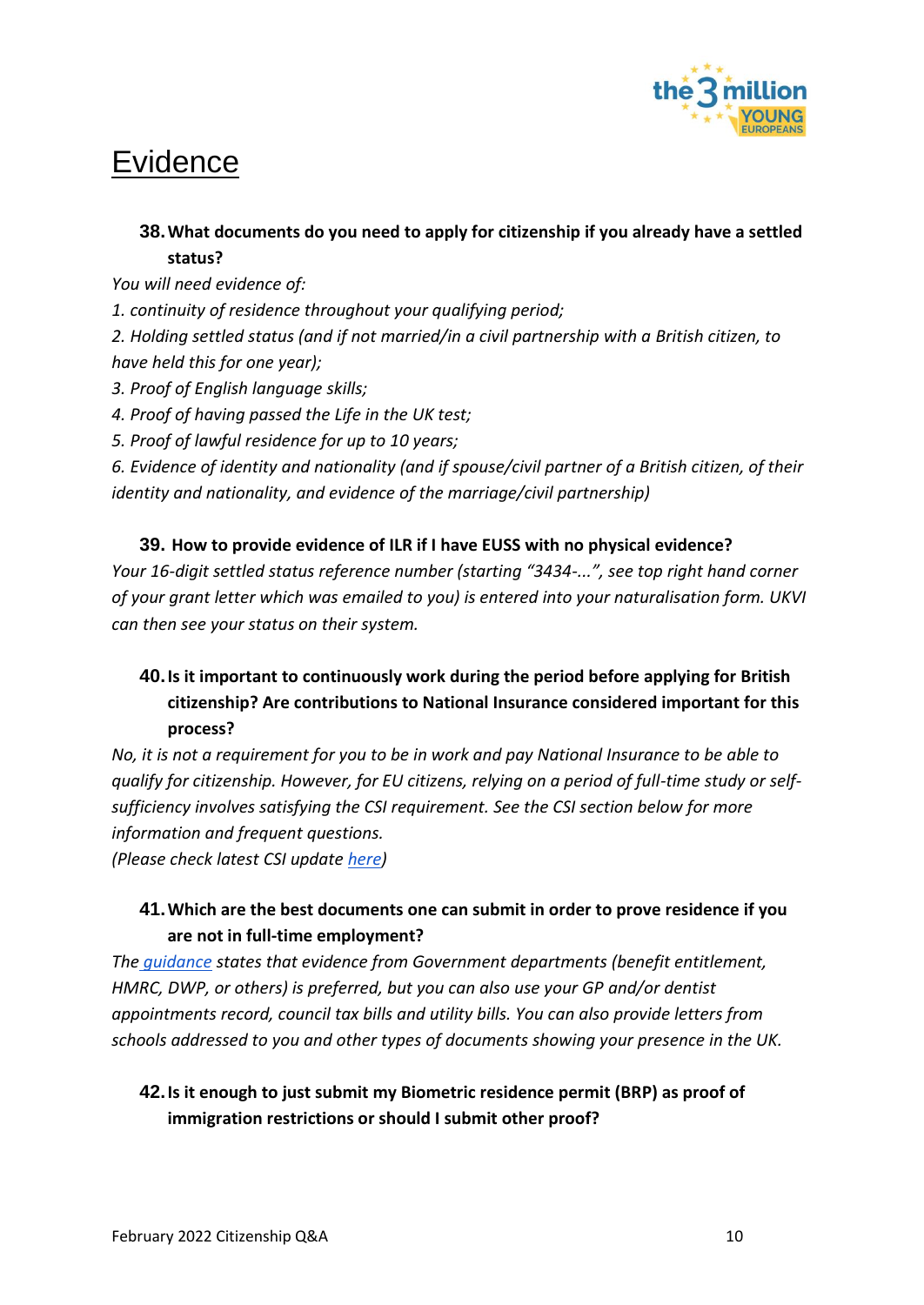

*As you will have to prove your continuous residence over the last 5 or 3 years (depending on your marriage status), the proof of residence will prove that you have maintained your Indefinite Leave to Remain, so the BRP will suffice.* 

## **43.I am self-employed. Is it enough to submit my latest tax returns as proof of employment?**

*If you are relying on self-employment for proof of lawfulness before your grant of settled status (which will be necessary unless you acquired permanent residence earlier), you should submit your previous tax returns for however many years you were relying on your selfemployment for compliance with immigration rules.* 

## **44.Should I submit my bank statements (even though the official site says that bank statements can't be used as proof of being in the UK)?**

*The law itself does not specify the types of evidence to prove residence. Neither the [naturalisation guidance n](https://assets.publishing.service.gov.uk/government/uploads/system/uploads/attachment_data/file/946855/naturalisation-as-a-british-citizen-by-discretion-v7.0ext.pdf)or guidance [Form AN](https://assets.publishing.service.gov.uk/government/uploads/system/uploads/attachment_data/file/976185/Guide_AN_Naturalisation_Booklet__The_Requirements__April_2021.pdf) exclude bank statements. Where these show no transactions at UK shops, of course, their evidential value is limited, but where they do, they should be accepted as evidence (although they should be corroborated with additional items).* 

## **45.Are certificates of incorporation and P60s sufficient as proof, or do I need to submit payslips or bank statements?**

*If you are relying on these documents to prove continuity of residence, then you should aim for one document for every 2-3 months for the time period, so payslips would be helpful if you have them. If you are relying on this evidence to prove compliance with immigration regulations before your grant of settled status, and you have other proof of continuous residence, then P60s would be enough for that purpose so long as they can be put in context with your hourly rate of pay to show that your work was genuine and effective rather than marginal and ancillary.* 

## **46.Can I provide tax screenshots from HMRC in conjunction with letters from employers to prove I worked for 5 years?**

*Yes, you can. While an official [subject access request d](https://www.gov.uk/guidance/hmrc-subject-access-request)isclosure of your employment and national insurance records from HMRC (free of charge) would look better (and give you an easier overview of your employment history), if you do not have time to wait a few weeks, screenshots should also be acceptable as corroborating evidence.* 

## **47.I was born in the UK and have lived here my whole life. I am over 18. How do I prove the first 10 years of my life? What documentation is considered as proof?**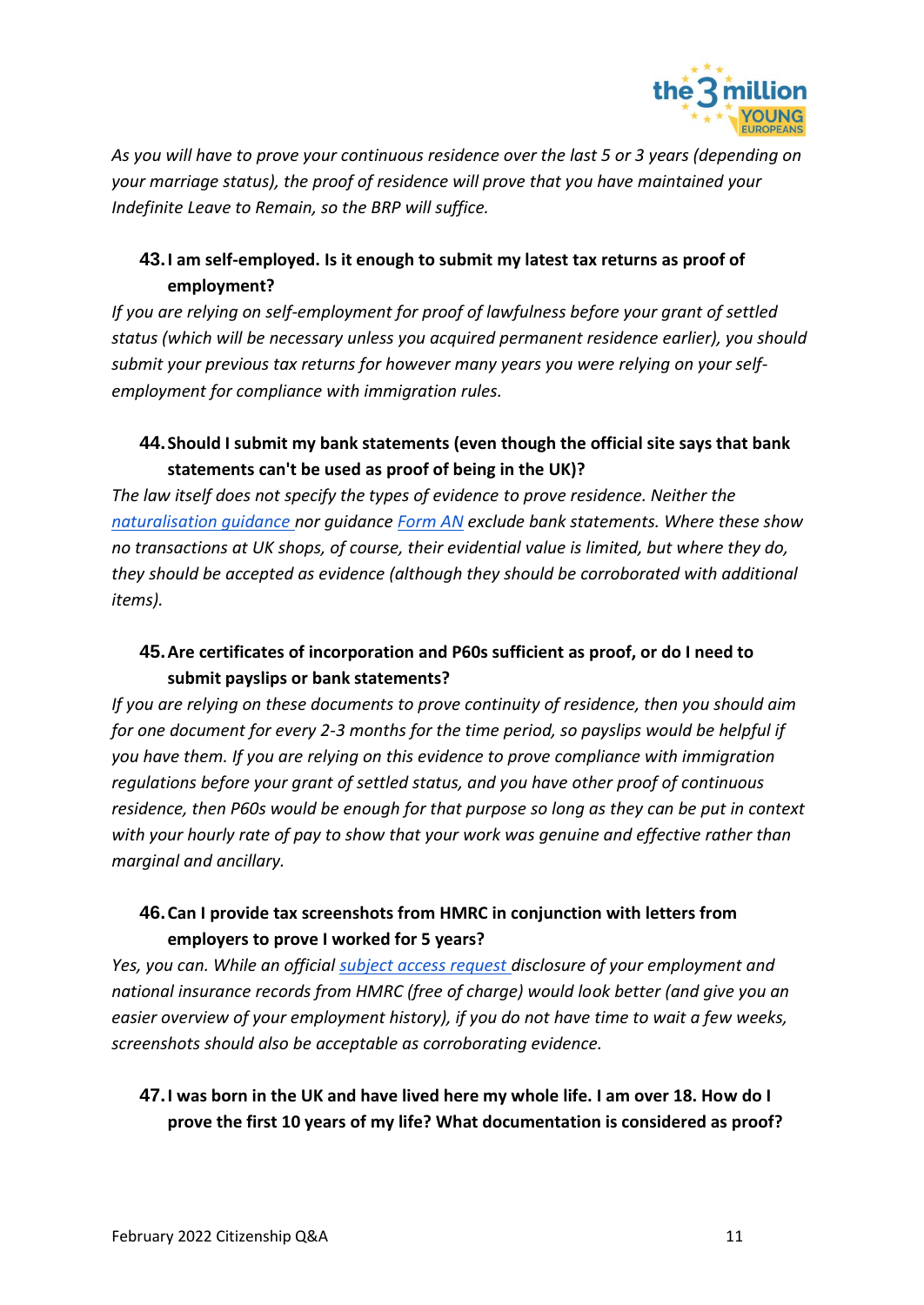

*Red book, medical records, school enrolment records (with attendance records if possible), school reports, any other documents showing your presence in the UK.*

#### **48.Do I need a sponsor for my application?**

*No. There is no sponsorship requirement for naturalisation or registration as a British citizen, but you will need two referees to confirm they know you.*

#### **49.Who can be a referee for my application?**

*The information on gov.uk conflicts, but [this guidance](https://assets.publishing.service.gov.uk/government/uploads/system/uploads/attachment_data/file/963263/nationality-policy-general-information-all-british-nationals-v2.0ext.pdf) is the one UKVI makes its decisions by, and it says on page 10 (emphasis added): "The referee must: have known the (adult) applicant for at least 3 years; [be] a British passport holder and either a professional person or aged over 25 (at least one referee must be a professional person)". The list of acceptable professionals is on page 25 of the same guidance.*

## **50.Do you need to send your passport with the application or can it be just a verified copy?**

*You will upload an image of your passport and then take the original with you to your biometrics appointment. Generally UKVI will not retain your passport at that appointment.* 

#### **51.Is it better to apply for settled status or a permanent residence document?**

*The [UKVI Naturalisation Guidance](https://assets.publishing.service.gov.uk/government/uploads/system/uploads/attachment_data/file/946855/naturalisation-as-a-british-citizen-by-discretion-v7.0ext.pdf) on page 27 says that those who have both must rely on their settled status to prove their freedom from immigration time restrictions, but can still use their permanent residence grant to prove their lawful residence during the 5 years before PR was granted. Only those with a permanent residence grant and no settled status could have used their PR document (or grant letter if this refers to an earlier PR date) to prove their freedom from immigration time restrictions, if they applied until 30 June 2021.*

## <span id="page-11-0"></span>**Dual Nationality**

### **52.Can I apply for British citizenship and keep my first nationality?**

*It depends on your original country of citizenship.* 

*Some countries, such as The Netherlands, have restrictions on dual citizenship. Others, such as Romania and Italy, allow dual citizenship with the UK for all their citizens. These rules may change. Before applying for British citizenship, do check with your embassy or consulate about your EU country's rules on this issue.*

*You can find more details about the restrictions on dual citizenship in the document bel[ow:](http://www.t3m.org.uk/t3m_YE_BarriersToCitizenship_DualCitizenship) [http://www.t3m.org.uk/t3m\\_YE\\_BarriersToCitizenship\\_DualCitizens](http://www.t3m.org.uk/t3m_YE_BarriersToCitizenship_DualCitizenship)hip*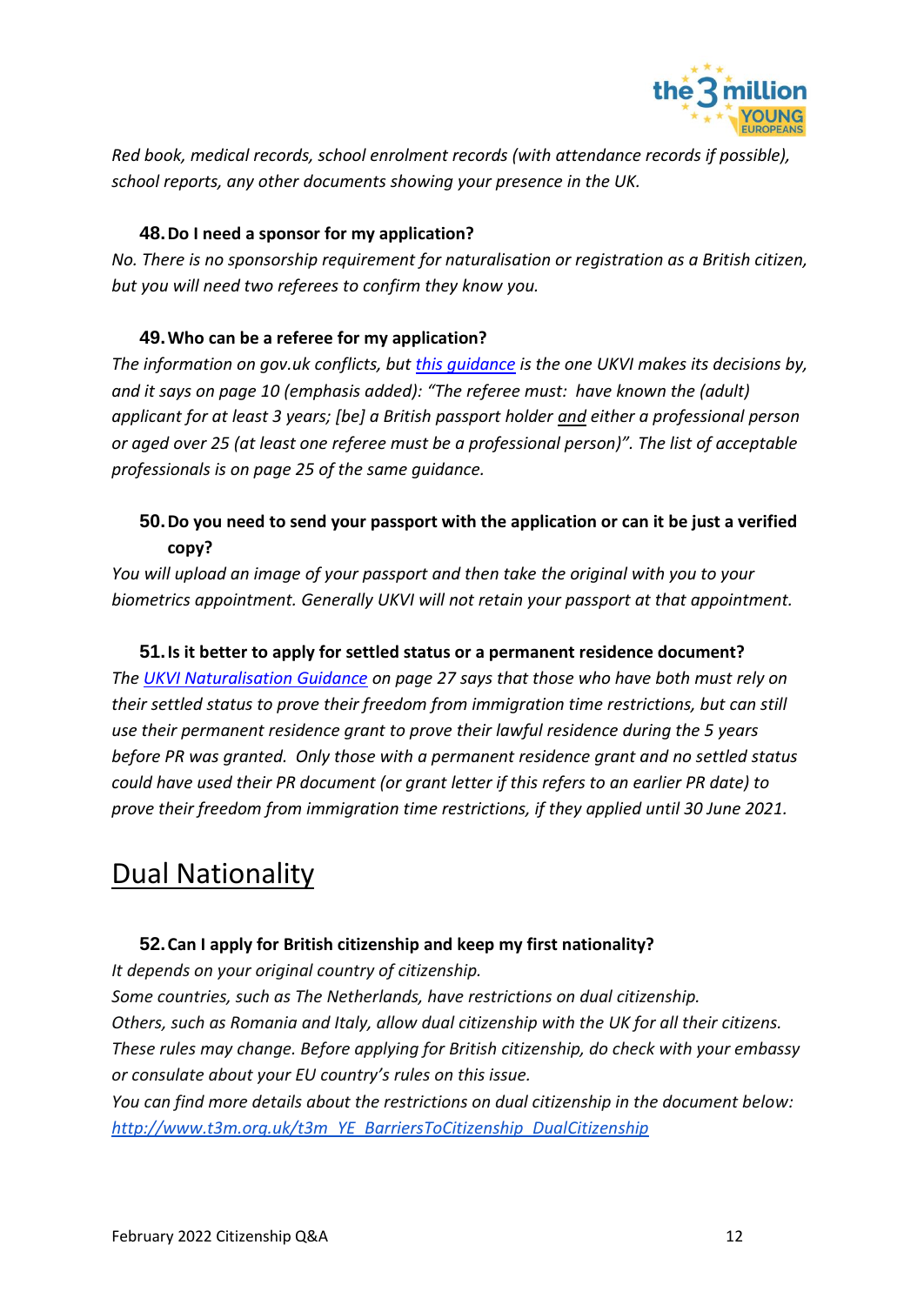

## <span id="page-12-0"></span>Absences

## **53.How long can I stay outside of the UK and how do I prove these absences? How precise do I need to be to avoid my application being rejected?**

*If you are married to or in a civil partnership with a British citizen, you must prove that you have not spent more than 270 days outside the UK over the 3-year period ending with the date of your application.* 

*If you are not married to or in a civil partnership with a British citizen, you must prove that you have not spent more than 450 days outside the UK over the 5 year period ending with the date of application.* 

*In either case you must not have spent more than 90 days outside the UK in the last year before the date of application.* 

*You can prove your presence in the UK with the proof of residence set out in the [naturalisation guidance](https://assets.publishing.service.gov.uk/government/uploads/system/uploads/attachment_data/file/946855/naturalisation-as-a-british-citizen-by-discretion-v7.0ext.pdf) on page 15. You can also use boarding passes and emails in relation to travel bookings to prove the dates of your absences, but this is not mandatory. The application form will ask you to state the dates of your absences. If you cannot find evidence of the exact dates, you can provide your best estimate and state in your covering letter that it is an estimate. merged*

**54.I have been living in the UK since 2001 and married to a British citizen since 2005. I had a career break from 2010 until 2013. Should I wait until I have been working continuously for 10 years? Or can I now apply for citizenship? I am worried it will be declined because of the 3 years' career break.** 

*If you were working and living in the UK continuously for a 5-year period at some stage before your career break, and you have evidence of that, this will be proof that you had become a permanent resident automatically by operation of law. Continued exercise of treaty rights is not required for a permanent resident's residence to be lawful. All you have to prove for the lawfulness element is that you did not lose your permanent residence through an absence from the UK of 2 years.* 

## **55.What will happen if in the section where you list your trips outside of the UK, you forgot a couple of those?**

*If you are not sure whether you have been able to recall all your trips outside the UK over the continuous residence qualifying period, simply give your best estimate and state in your covering letter that it is your best estimate to your recollection. If you are able to categorically state that there are no additional absences which would bring your total over the maximum allowable limit, this would help.* 

### **56.Do I need to explain the reasons for my absences?**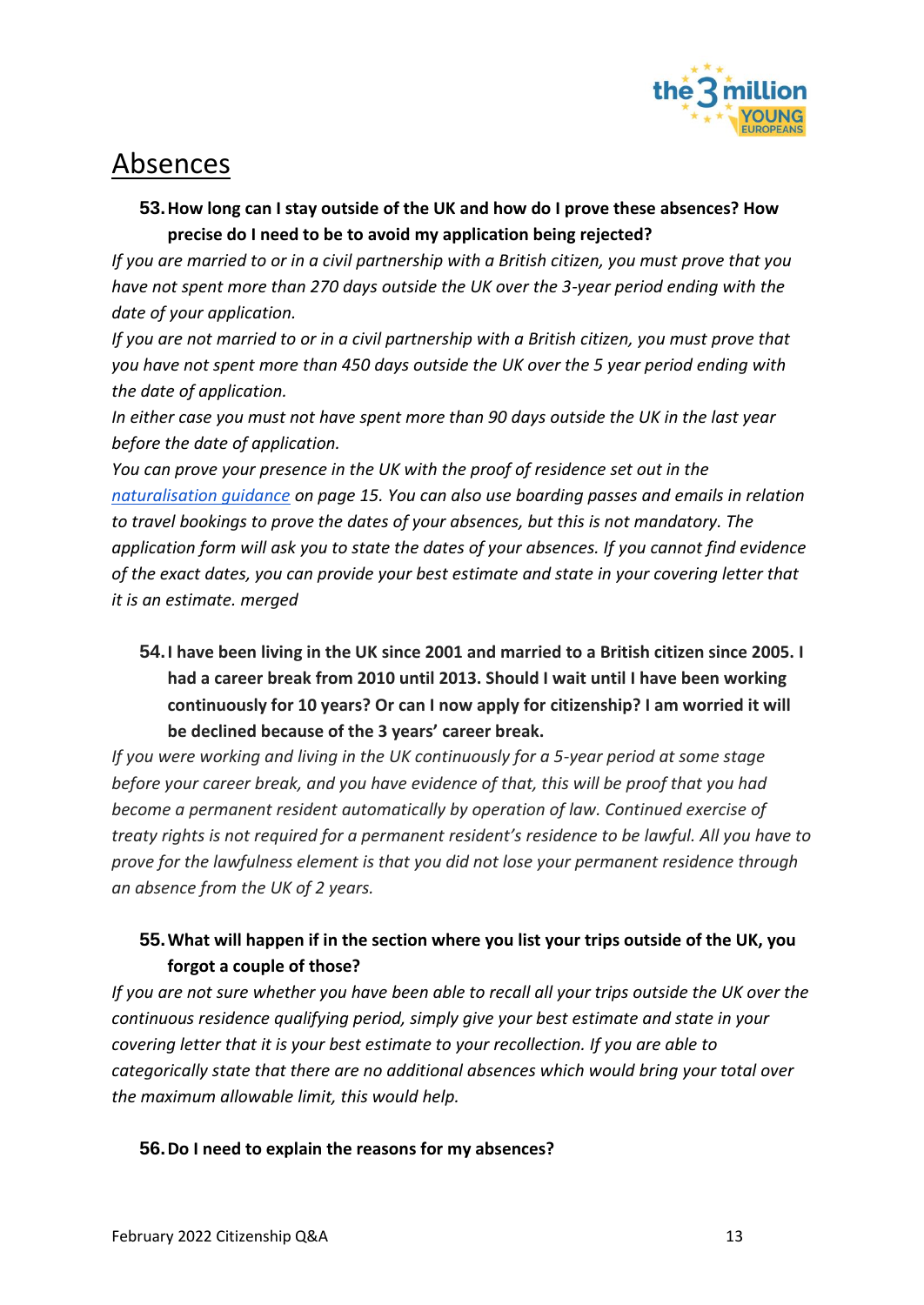

*No reasons are needed for absences totalling up to 90 days in the year before application. If the number of days exceeds that, the Home Office may exercise discretion in your favour in accordance with the rules on page 17 of the [Naturalisation Guidance.](https://assets.publishing.service.gov.uk/government/uploads/system/uploads/attachment_data/file/946855/naturalisation-as-a-british-citizen-by-discretion-v7.0ext.pdf) This essentially states that for absences between 90 and 100 days, discretion should generally be exercised where the future intention, to make your main home the UK, is stated in your form and not contradicted by the evidence. For spouses/civil partners of British citizens, discretion should generally be exercised even without that. For absences between 100-180 days in the final year (where total absences over the qualifying period are within the usual maximum, i.e. 270 or 450 days), discretion should only be exercised where you demonstrate strong links to the UK via proving the presence of family, employment and your "home" in the UK (this does not require home ownership but home ownership would strengthen the case). For absences in the final year between 100 and 180 days where the total absences over the* 

*qualifying period also exceeds the maximum, discretion should only be exercised where the above can be proven plus there are exceptional circumstances. These are stated on page 16 of the guidance. The requirements for this are that the qualifying period, during which absences did not total more than twice the allowable maximum, is preceded by a 2-year period of residence (or a 1-year period for spouses of British citizens) without "substantial absences" (not defined); or were due to a posting abroad in Crown service or accompanying a British spouse on an appointment overseas; or absences were an unavoidable consequence of the nature of a career; where there are exceptionally compelling reasons naturalisation should be granted, e.g., where British citizenship is a requirement for a firm job offer; or where the excess absences were because you were unable to return due to "global pandemic" (not defined).*

## **57.I studied in the UK from 2017-2021 and went home for 6 months during the lockdown. Am I eligible for citizenship?**

*Unless you are married to/in a civil partnership with a British citizen, you would have to evidence 5 years' continuous residence plus having held settled status for one year, so at this stage you would not be eligible. If you are married to/in a civil partnership with a British citizen, the qualifying period is 3 years, and you only need to hold settled status. However, settled status requires 5 years' residence so you would also not yet qualify. The 6 months' absence, if no longer than that, should not prevent you from achieving settled status. If longer, the [EUSS Covid guidance](https://www.gov.uk/guidance/coronavirus-covid-19-eu-settlement-scheme-guidance-for-applicants) may assist you in asking that the excessive absence is overlooked. As to issues relating to the CSI requirement (if you were studying but not also working) please see the CSI section in this document. (Please check latest CSI update [here\)](https://www.the3million.org.uk/faq-1/csi)*

## **58.I lived in the UK for 8 years and have settled status. As part of my degree course I had to spend 1 year abroad. During this year I came back to the UK for a few weeks**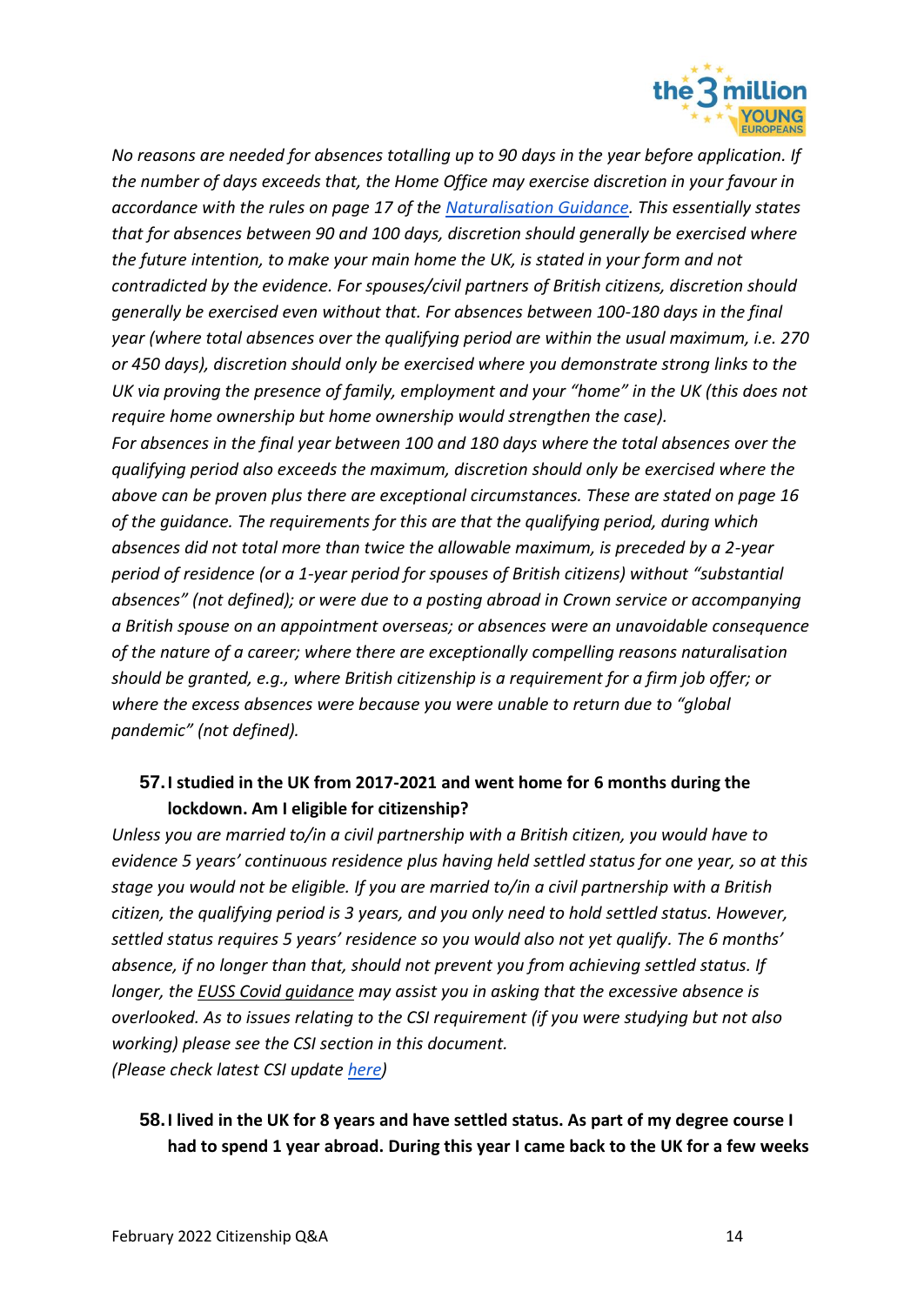

## **during Easter and Christmas festivities. Would I be able to apply for British citizenship?**

*The absences over the total period can be distributed in any way so long as they were in the UK at the beginning of that period and no more than 90 days were in the last year before application.*

## **59.Does the proof of residence period for naturalisation have to be the same period you used to obtain Settled Status?**

*No. You can use an earlier 5-year period for settled status. For example, someone who was here from 2012-2017 and then was always abroad for 7 months per year, is still eligible for settled status. For citizenship by naturalisation, the period in consideration must always be the time period ending with the date of application.* 

## **60.Due to work I needed to travel 2 or 3 times a week abroad (1 or 2 days trips). Are my absences cumulative or are 1 or 2 day trips not considered as absences?**

*They are cumulative but travel days do not count. Only days where you were outside the UK from midnight until midnight count as absences.*

**61.I have lived in the UK for more than 10 years and acquired settled status under the EUSS in 2019. In 2017 I spent an academic year outside of the UK as part of my degree to complete my university studies. Can I apply for British citizenship? How do I prove my absence from the UK?** 

*It depends whether overall you are still below the upper limit of 450 days or not. If you are above that, the [naturalisation guidance](https://www.gov.uk/government/publications/naturalisation-as-a-british-citizen-by-discretion-nationality-policy-guidance) on pages 16-17 provide for discretion being exercised where certain other conditions are met.* 

**62.Are there any exemptions to the 90 days of absence in the year before the application date requirement? For example, being with an elderly parent in hospital at a critical time.**

*Please refer to the policy on absences from page 16 of the Naturalisation Guidance [here.](https://assets.publishing.service.gov.uk/government/uploads/system/uploads/attachment_data/file/1032568/Naturalisation_as_British_citizen_by_disc)*

**63.If you obtain British citizenship and move out of the UK, can you retain it?** *Yes. It does not lapse through absence. There is no deadline for return.*

**64.In the process for UK citizenship, it is required, and I quote "you must have been physically present [...] on the day five years before the application is Received by the Home Office" . My question is must this requirement be interpreted literally? So do you have to prove that on that day you were living in the UK, and what kind of evidence is valid?**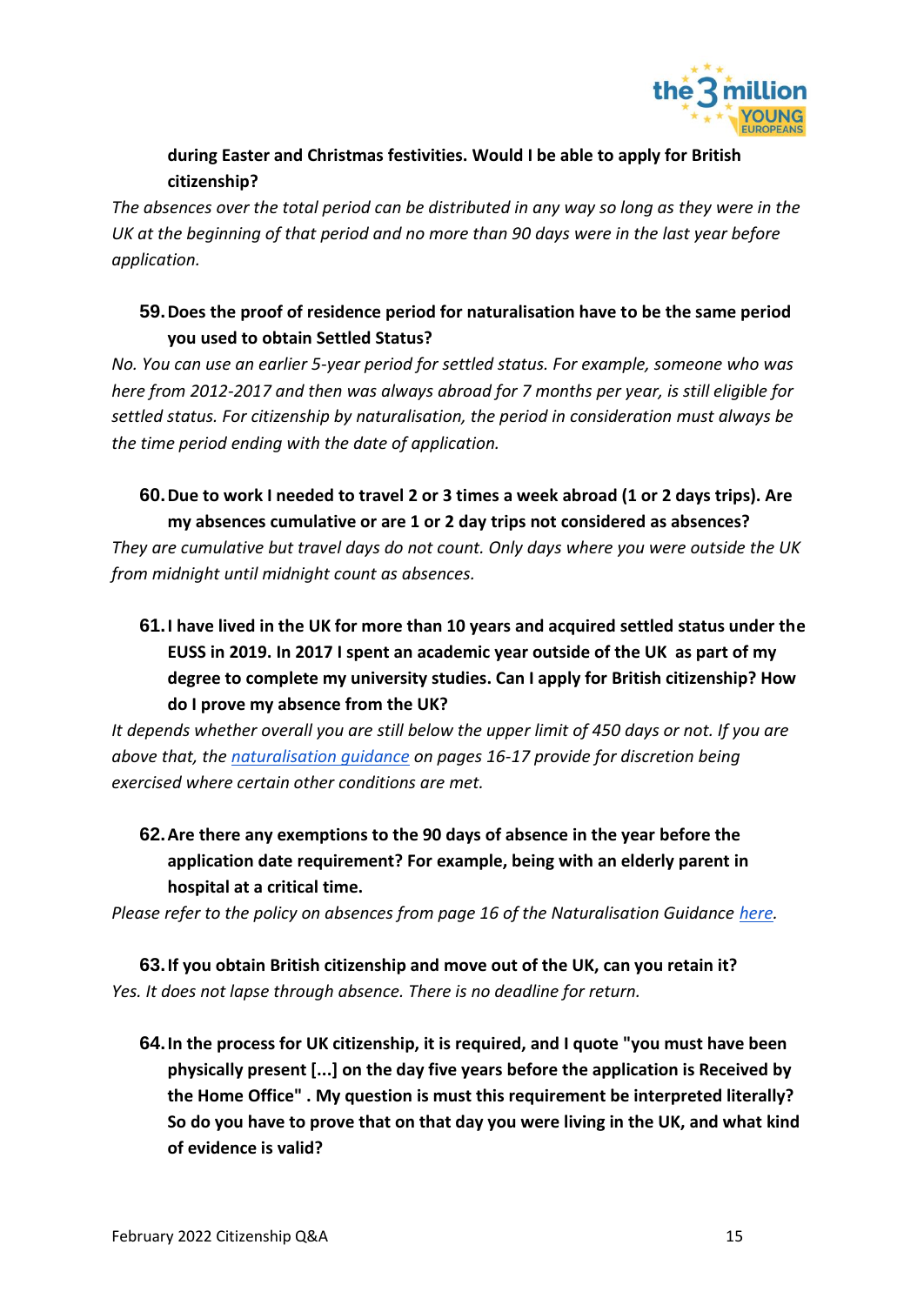

*To identify the start of the qualifying period you use the day after the application date minus the length of the qualifying period. For example in an application made on 1 March 2016, the applicant must have been legally in the UK on 2 March 2011. See details [here.](https://assets.publishing.service.gov.uk/government/uploads/system/uploads/attachment_data/file/1032568/Naturalisation_as_British_citizen_by_discretion.pdf)*

# <span id="page-15-0"></span>CSI

Please check the latest CSI update [here](https://www.the3million.org.uk/faq-1/csi) as it may affect the answer to all the questions below.

#### **65.How does CSI affect lawfulness of residence?**

*To prove the lawfulness of your residence before your settled status grant, you would have to show that you were exercising treaty rights. Exercising treaty rights means either being a worker or self-employed, OR being a student or self-sufficient (i.e. not working) with Comprehensive Sickness Insurance. Only the latter two categories require CSI. As long as your work as a self-employed person was genuine and effective, the CSI requirement will not have applied to your residence while self-employed.*

## **66.I have settled or pre-settled status, but I am currently not meeting the naturalisation requirements because of past gaps in exercising treaty rights. Do I need to obtain CSI?**

No. Both settled and pre-settled status are lawful leave granted under the immigration rules, so as long as you keep meeting the conditions and do not lose your status through excessive absences, your stay will remain lawful. CSI would add nothing at this point. Wait until the gaps no longer form part of your 10 years before applying for citizenship, or apply before that time and ask for discretion.

## **67.Can I lose my family reunion rights if I am granted citizenship by discretion for not having CSI in the past?**

No.

Appendix EU and EU-Family Permit of the Immigration Rules allows EU citizens, who lived in the UK before 31 December 2020 and who have EUSS status, to be a sponsor to a family member who wants to join them in future.

Before 6 April 2022, it was the case that such EU citizens who go on to naturalise to become dual British-EU citizens, but who had past gaps in comprehensive sickness insurance, may not be able to sponsor family members to join them in the UK in future.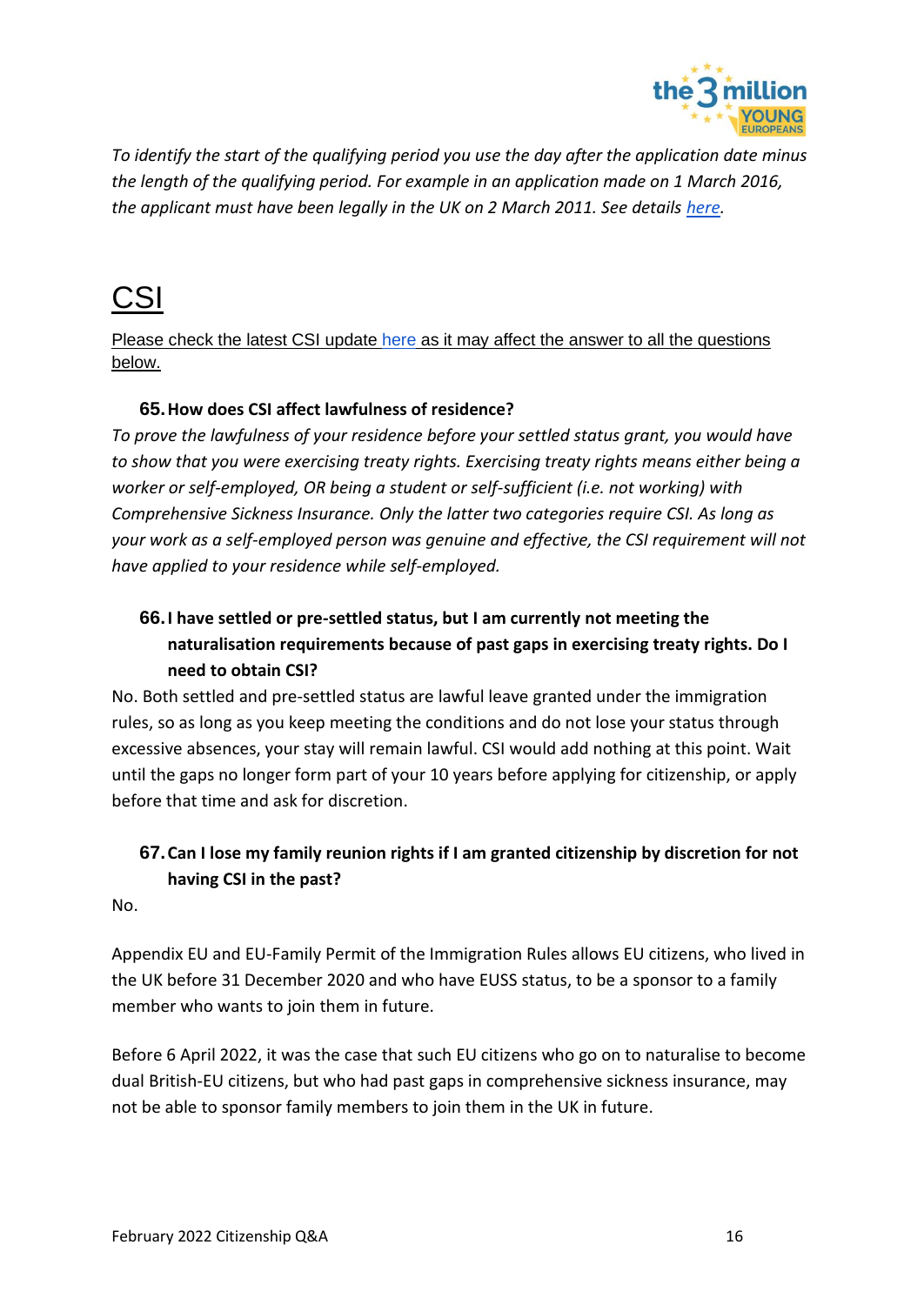

However, following a successful House of Lords debate, the Government made a concession and from 6 April 2022 the Immigration Rules state that past gaps of comprehensive sickness insurance will be ignored when naturalised British-EU citizens wish to sponsor family members in future.

#### **68.Would 2 weeks without CSI lead to a refusal for naturalisation?**

*Realistically, you would support your application with evidence which is spaced out over the months of each year, rather than covering every single 2 week period, so such a short gap would not even feature. Alternatively, to be extra sure, use the discretion point from the guidance in relation to inadvertent and short breaches, and evidence both of those elements.* 

#### **69.Is there a way I can explain the lack of CSI in our application for citizenship?**

*You can write a statement as to when you became aware of CSI, and how you were not informed at any stage by anyone of the requirement. You could write to your GP surgery and your university if you studied and ask whether they had a policy to inform EU nationals of this requirement. The answer is likely to be no, and you can add that to your statement. This, however, is no guarantee that your application will be accepted.* 

#### **70.Does the CSI requirement when not being employed apply to the period when I already have pre/settled status or only before the grant of status?**

*The CSI requirement only applies to time periods where you were neither a worker, nor selfemployed, and had not become a permanent resident before your pre/settled status grant. From the date of your pre/settled status grant, your residence will have been lawful automatically by virtue of that grant, without the further requirement to have exercised treaty rights.* 

**71.Will CSI still be checked in citizenship applications for people who have been in the UK for a long time i.e. more than than 16 years (or less if married to a UK citizen)? I do also hold a BRC under the Windrush scheme, but it just confirms that my ILR was granted in March 2019 and not that I was actually eligible for naturalisation some two decades before.**

*As you hold ILR under the Windrush Scheme, this implies that UKVI accepted that you obtained ILR status at some stage during your residence. If this point in time was assessed as being more than 10 years ago, your residence will have been lawful without the need for CSI throughout the 10-year period.*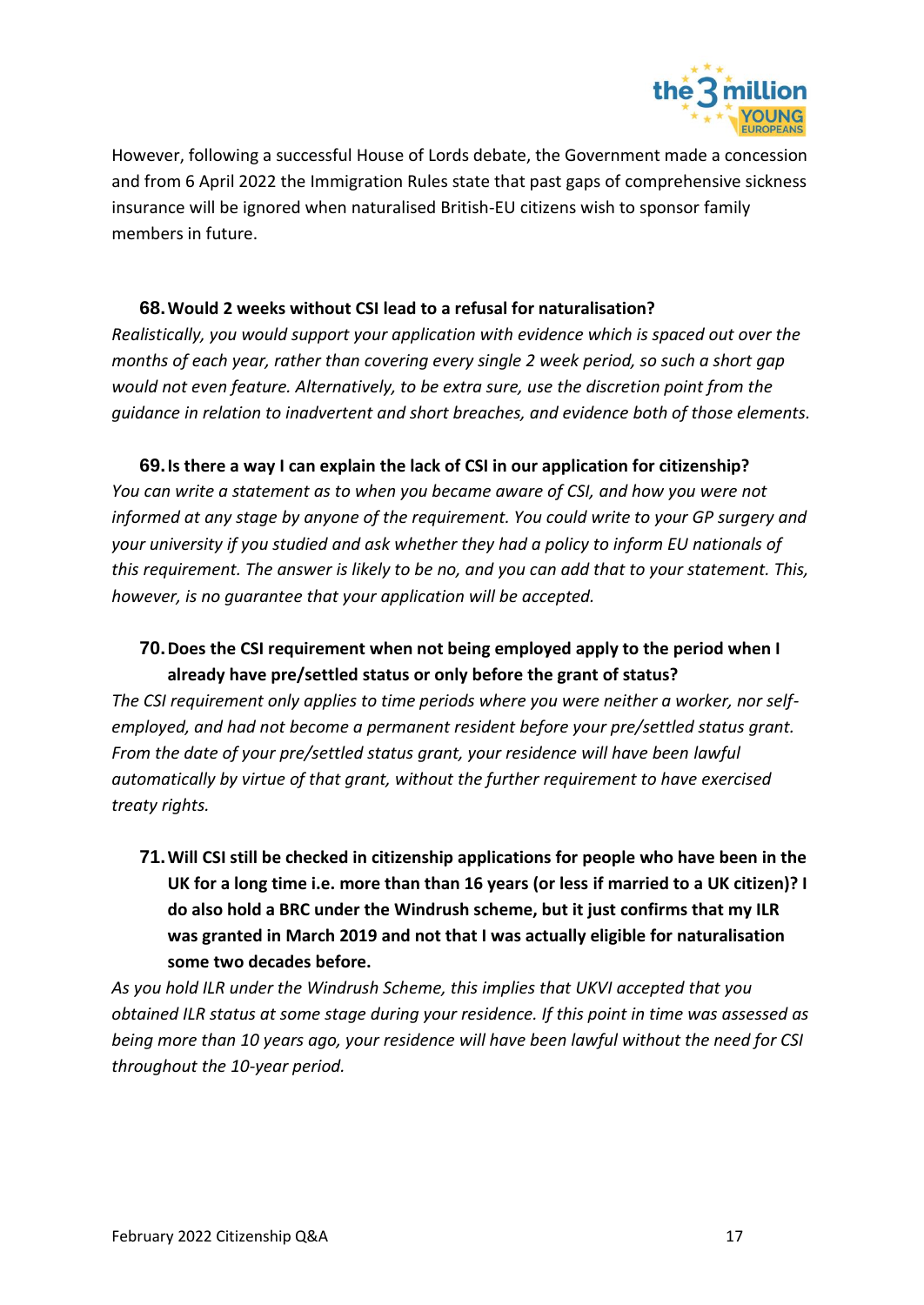

**72.I am an EU citizen with settled status considering applying for naturalisation. I worked for 10 years in the UK but have recently become a student. Will that affect my naturalisation application because I do not have CSI?**

*So long as you can show that you were employed and resident in the UK continuously for at least 5 years, this evidence will prove that you became a permanent resident at the end of that period. Thereafter, despite never having made an application for a document certifying permanent residence, the CSI requirement (or the requirement to work) no longer applied to you as your residence will have been automatically lawful by virtue of having attained permanent residence. In addition, CSI also does not apply to anyone granted pre-settled or settled status as residence is lawful by virtue of that grant and exercise of treaty rights is no longer required from the date of the grant.* 

## **73.An EU national has been employed for 5 years – is CSI still needed to apply for naturalisation?**

*If your work was more than on average 10 hours per week and you were not absent for 6 months or more in any of those years (except for an important reason), you became a permanent resident at the end of the 5 years and could theoretically completely stop exercising treaty rights from that point. If you were in the UK before these 5 years of work, and this time still falls into the 10-year period leading up to your citizenship application, you will need to check if you needed CSI then.* 

#### **74.Do I need CSI if I was in employment?**

*If an EEA or Swiss national is employed (and they thereby exercise treaty rights as a worker), the CSI requirement does not apply. It only applies to those who are self-sufficient (not working) or who are students.* 

### **75.What if someone has not worked (i.e. lost his work for 6 months during the pandemic) for a period of time and was nor registered as unemployed?**

*Registration as unemployed is a requirement for someone to maintain their status as a "worker", so the arguments for discretion in relation to lack of CSI will need to be made (see above). Important to note also that if you already had pre or settled status at the time you lost your employment, then you would not be required to have CSI as the EU Settlement Scheme grants lawfulness of residence.*

## **76.I moved to the UK to study and then started working full-time. What documents from my home country can I use to prove CSI? I did some odd jobs while a student. Is that enough to remove the need for CSI?**

*Please refer to our [guidance document](http://t3m.org.uk/t3m_YE_KeyCitizenshipFacts) for the documents or evidence that may be obtained from your relatives or the health authorities of your home country to prove that the NHS*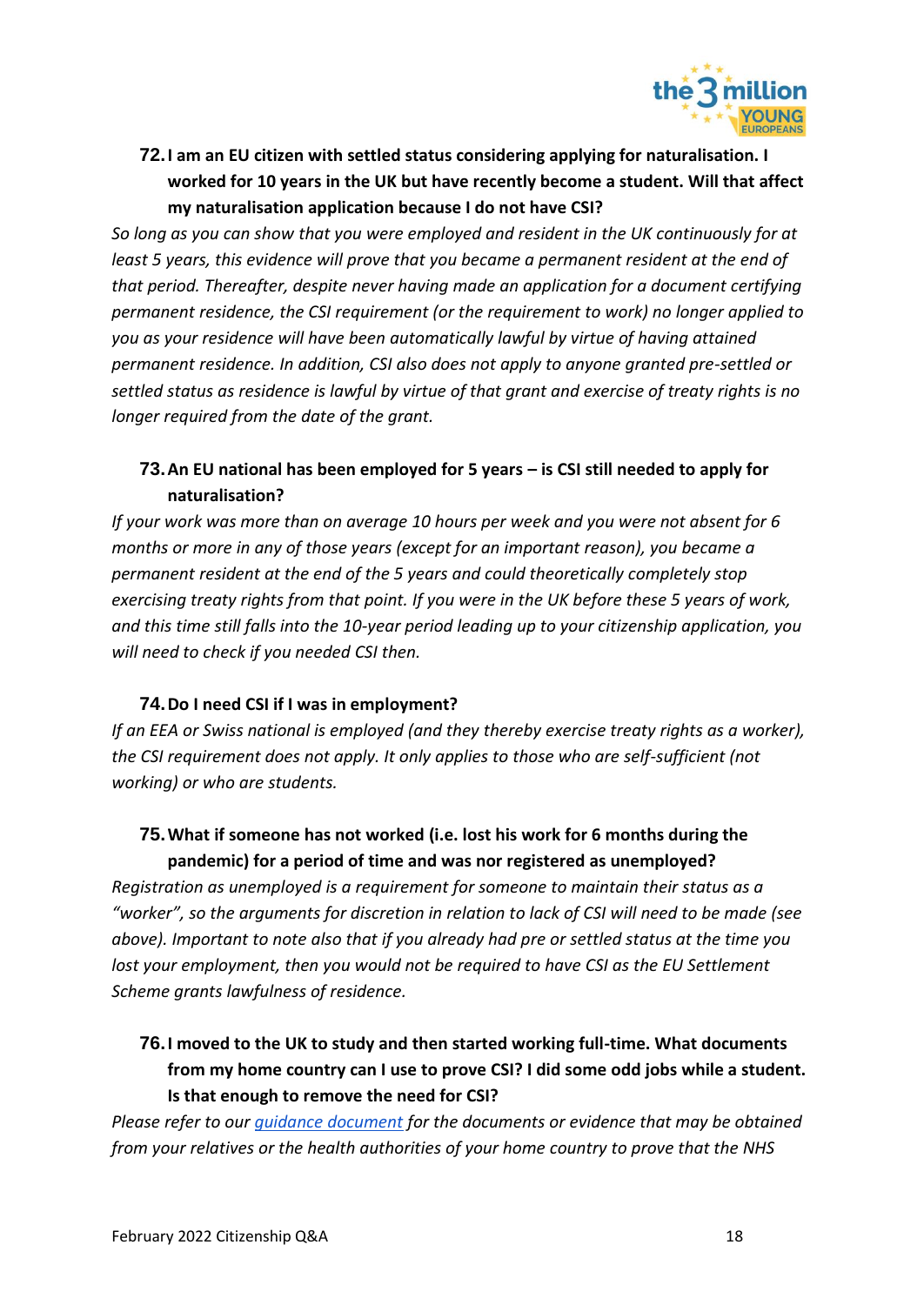

*would have been reimbursed by its government. As to the work you were doing as a student, this need not have been full time. Reaching the [national insurance primary earnings](https://www.gov.uk/government/publications/rates-and-allowances-national-insurance-contributions/rates-and-allowances-national-insurance-contributions)  [threshold m](https://www.gov.uk/government/publications/rates-and-allowances-national-insurance-contributions/rates-and-allowances-national-insurance-contributions)erely means that UKVI would accept that you were a worker without further enquiry. This does not mean that you could not have been classed as a worker even if you earned less. The question is whether your work was genuine and effective, and there is no set number of hours worked for this to apply. However, if your weekly hours worked are less than 10 hours, it will be more difficult to persuade UKVI that your work was still genuine and effective.* 

#### **77.Can a EU health card be considered CSI?**

*Yes, so long as your intention during the time you held this card was that your residence would only be temporary.* 

#### **78.How can one prove CSI?**

*Some main ways to prove CSI apart from a private comprehensive insurance are: EHIC card (from your country of origin, not the UK), insurance cover via family members, insurance cover via your home state, evidenced by forms S1, S2 or S3 (requested from the home state).* 

#### **79.Do master studies count as residence? Does it affect the need for CSI?**

*In terms of continuity of residence, this will be about the evidence of your presence in the UK. In terms of lawfulness, studying a masters does categorise you as a student, and if you were not yet a permanent resident at the time, the CSI requirement will apply to it.* 

## **80.Does being married to a British citizen who is employed cover periods when I wasn't working (regarding CSI)?**

*Direct family members of EEA or Swiss nationals always had the same rights of residence under the Immigration (EEA) Regulations 2016 (and their 2006 predecessor). If the EEA/Swiss national was, for example, engaging in genuine and effective work, they automatically had an extended right to reside under Reg 14(1) and their family members under Reg 14(2). The CSI requirement did not apply to workers or to their family members. However, the same does not apply where your family member is British. Unless you lived in another EEA country or Switzerland with them and then returned to the UK together (in which case they may be considered as the equivalent of an EEA or Swiss national in the UK under the Surinder Singh principle), your British partner's work will not eliminate the CSI requirement applying to you.*

#### **81.Can you explain the 10-year period for naturalisation applications?**

*The 10-year timeframe is the maximum that will be looked at. Where someone has less than 10 years' residence, the whole residence period will be looked at but applicants need not wait until they have been in the UK for 10 years. The CSI requirement only applies to those*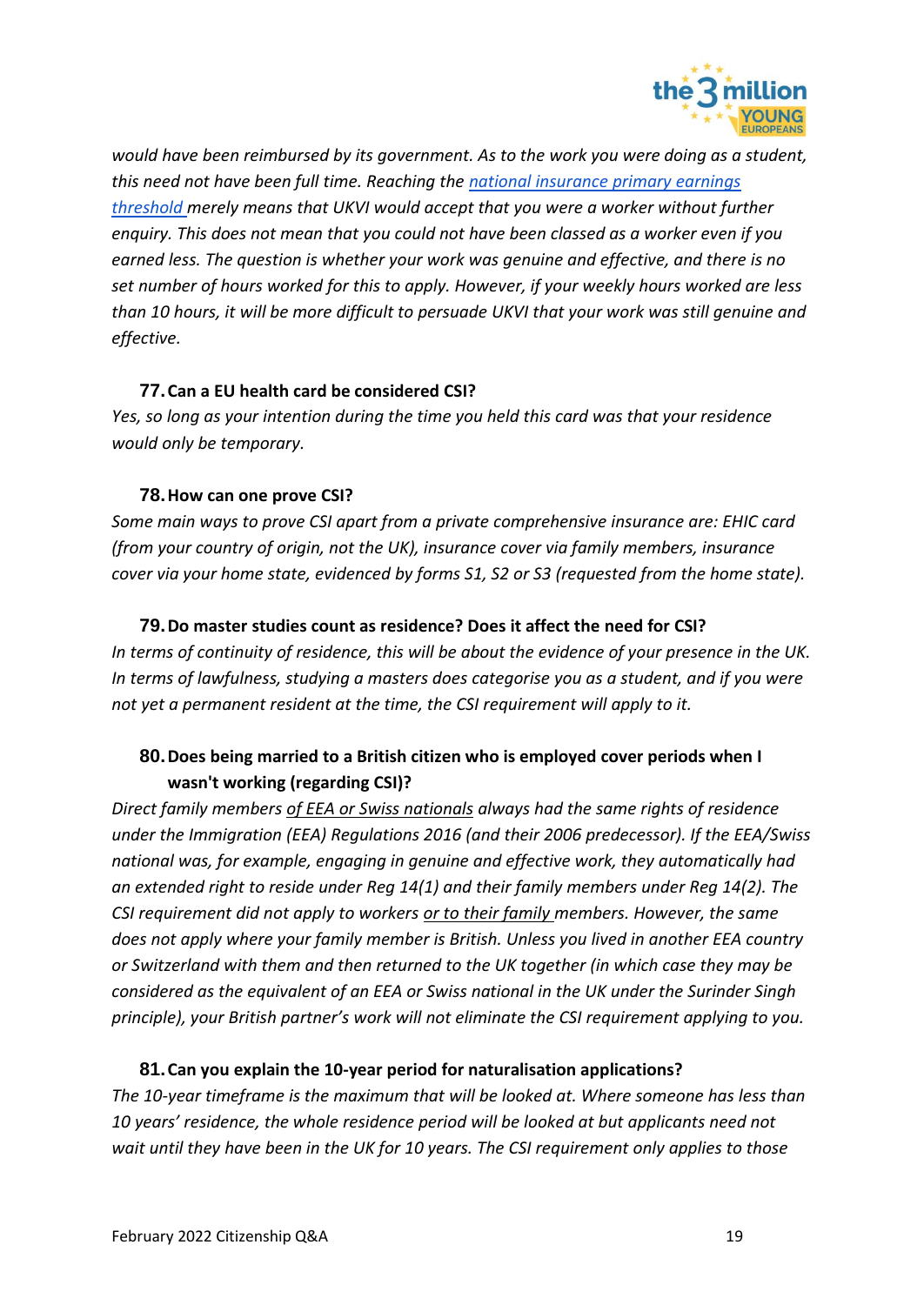

*who were students or self-sufficient (i.e. not working or claiming benefits) and their family members who did not have their own right to reside or were not EEA/Swiss nationals themselves.* 

## **82.I had an EHIC card from my home country which expired 3 months before the end of my studies – will the Home Office overlook this?**

*You can try to obtain proof from your home country's health department that your health costs would have been eligible for reimbursement to the NHS. If you were also working more than 10 hours during that time, you should be classed as a worker and would not have needed CSI.*

### **83.Form E104/ the new S041, can it be used to prove CSI?**

*This [helpful resource](https://blogs.kent.ac.uk/eu-rights-clinic/files/2018/03/Form-E104-and-Comprehensive-Sickness-Insurance-v1.pdf) by the EU Rights Clinic mentions the E104 form. The Home Office guidance on qualified persons does not mention this form, only the following:* 

*● a valid European Health Insurance Card (EHIC) issued by an EEA member state other than the UK (or its predecessor form E111)* 

- *form S1 (or its predecessor forms E109 or E121)*
- *form S2 (or its predecessor form E112)*

*● form S3 You should perhaps, instead, try to obtain one of the above, or written confirmation from your home state that your form certifies the fact the NHS was entitled to recover health costs from your home state or the relevant insurance.* 

**84.Do children, dependent children and disabled children or adults need to prove CSI?** *A child, unless separated from their parents, will have the same status as their parents until the age of 21. So, if their EEA parent was working, or if their EEA parent was a student/selfsufficient with CSI, the parent will be a qualified person (and therefore lawfully resident), and the child will be lawfully resident too, as the parent's family member. From age 21, adult children can still depend on their parents in this way if they are dependent on their parents. This may assist an adult child who is disabled. Separated children, such as children in care, will normally not have access to information about their parents (even if the parents were working) and thus in practice have to meet the qualified person status requirements in their own right. They should seek help and advice, as there is discretion in the British Nationality Act 1981 (Section 3(1)) that can be applied.*

**85.I was granted pre-settled status in October 2019. Do I qualify as "self-sufficient" as I am a stay at home mum at the moment, a dependent of my husband who works full time? What if I start working as a freelance translator? When will I have to start paying CSI to have 5 years before I apply for citizenship?**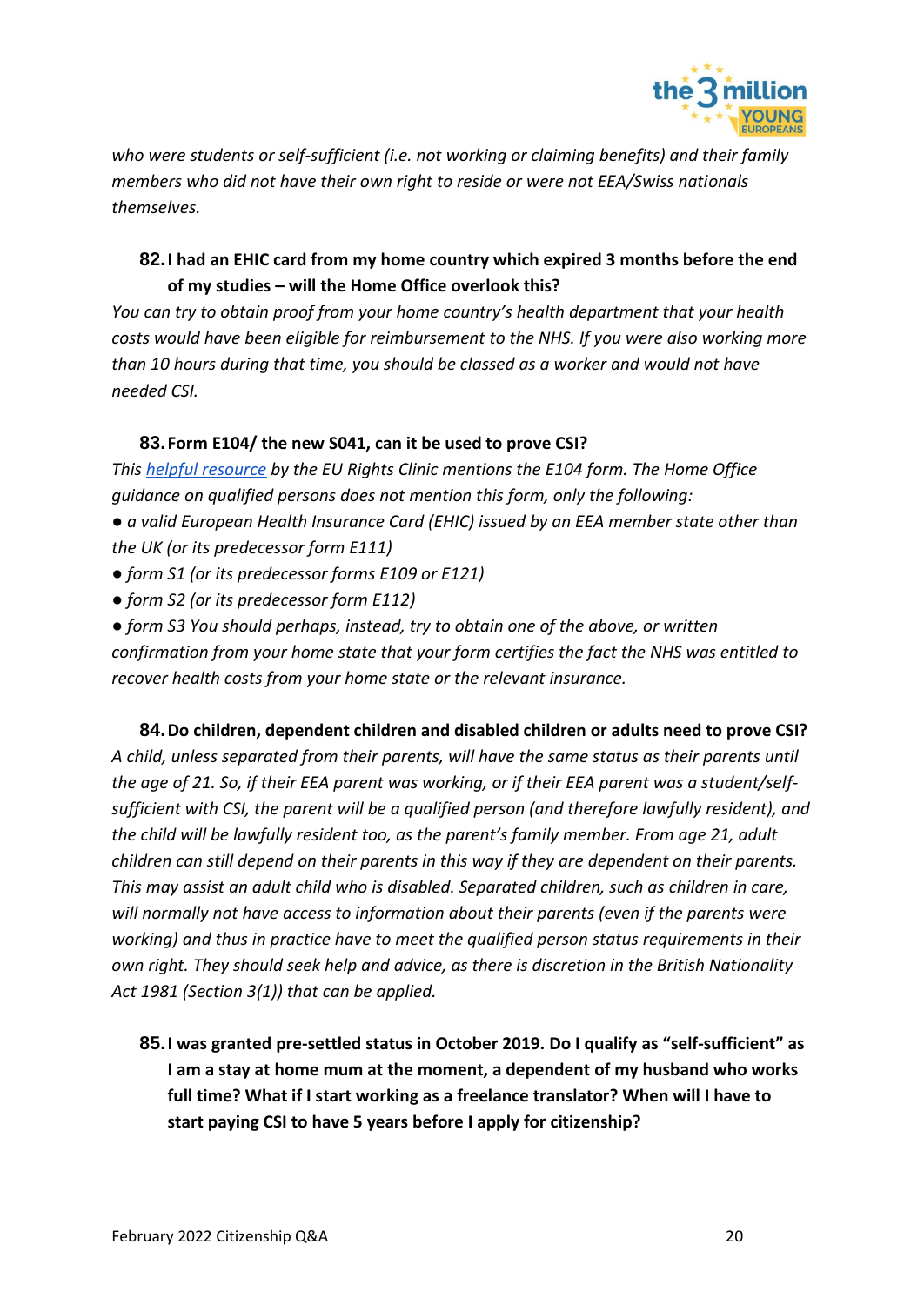

*From the grant of pre-settled status, your presence in the UK is lawful. The CSI requirement is no longer relevant to you from the date of that grant. However, in relation to your past period of residence, if your husband was an EEA or Swiss national, and if he was always working, he will have been a qualified person by working and therefore lawfully resident. By being a family member of a qualified person, you will also have been lawfully resident, without working or having CSI. If he was a dual EEA or Swiss national who has naturalised as a British citizen after exercising treaty rights, the same applies. However, if your husband is of a different nationality, you would have needed to meet the qualified person requirements in your own right, by either working or being self-sufficient. Self sufficiency requires CSI, or one of the other forms of proving your health cover. The qualified persons guidance says that CSI can be proven in other ways: a valid European Health Insurance Card (EHIC) issued by an EEA member state other than the UK (or its predecessor form E111) covering the relevant period; form S1 (or its predecessor forms E109 or E121); form S2 (or its predecessor form E112); or form S3. You have to contact your home state for these forms, and for confirmation that you were covered for reimbursement of NHS costs during the relevant period.*

## **86.Do you have to have held CSI when receiving Jobseekers' Allowance?** *By having claimed JSA, you will generally be classed as either having retained worker status (if you worked before receiving JSA) or as a jobseeker. In these categories, no CSI is required. There are time limits on this, however. Unless you were previously working, and did not remain on JSA for more than 6 months, you should seek legal advice.*

**87.I am a student who worked part-time during my studies. Do I also need CSI?** *So long as the work was on average more than 10 hours per week and not a course work experience placement, you can be classed as a worker for that time period.* 

#### **88.How long can one legally stay in the UK without working or CSI?**

*You are given a right of 3 months' initial residence, then another 91 days as a jobseeker (need evidence of a genuine chance of being employed). After that, you must meet the requirement of work or CSI to maintain lawful status in the UK.*

#### **89.As a PhD student, was I required to have CSI?**

*Yes, unfortunately. See the questions above on the cases of working during your studies.*

## **90.I was on a carer's allowance for a few years. Should I have had CSI during that period?**

*Technically yes - unless you accrued Permanent Residence before, or had another right of residence, e.g., you were a family member to another EEA/Swiss national who perhaps*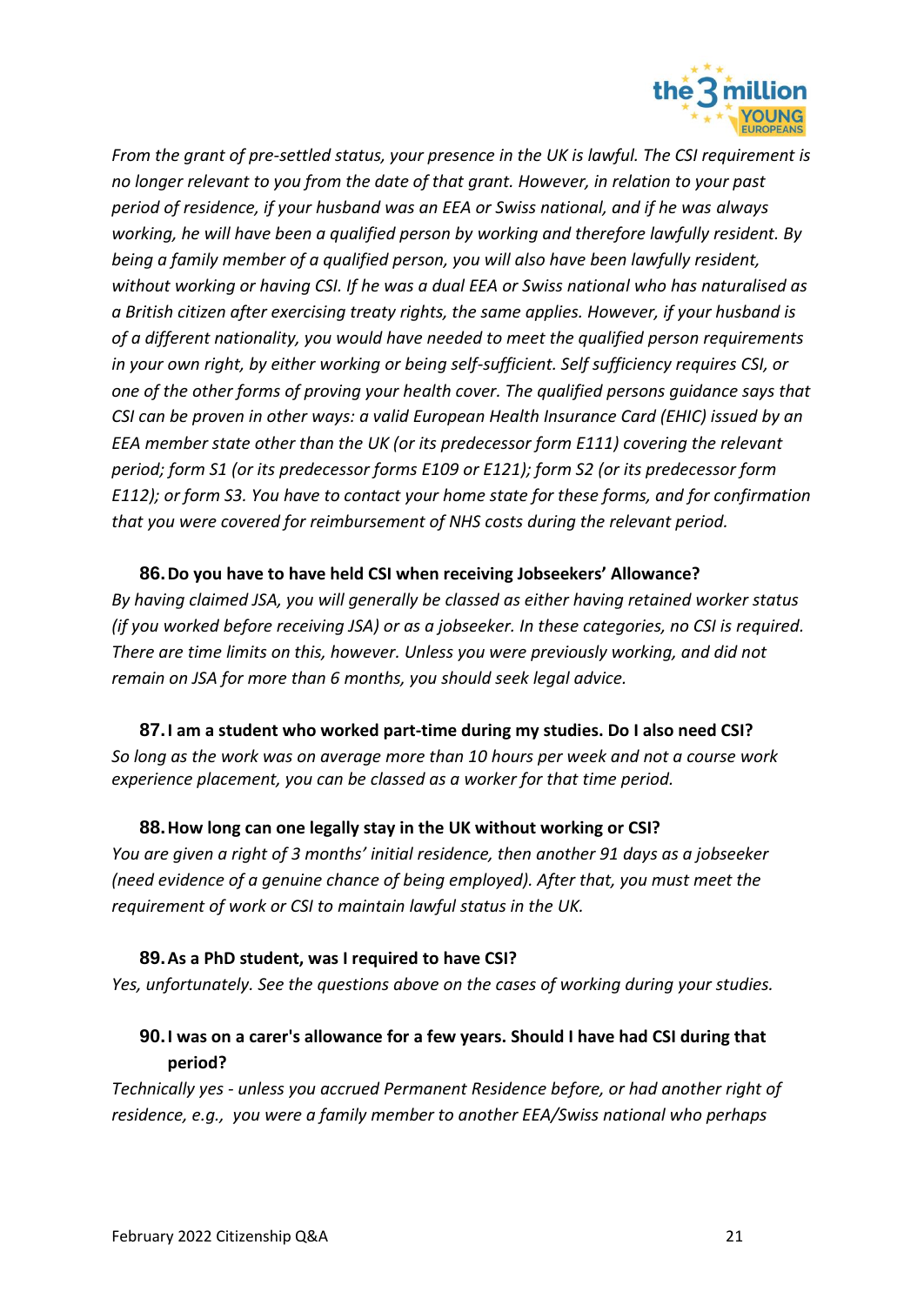

*obtained early permanent residence by permanent incapacity to work, in which case you are likely to have become a PR at the same time.*

*You should seek legal advice regarding your individual circumstances.* 

*If you had no other residence right, you can still argue that discretion should be exercised. In your case, as the time period is long but the circumstances have a compassionate and compelling element, it might be a good idea to involve your local MP to support your request for discretion.*

## **91.Would the insurance of a person who is covered through the spouse's employer's continuous health insurance (except for GP, chronic and mental illness) be acceptable for a citizenship application?**

*So long as this fits the definition on page 38 of the ["qualified persons" guidance](https://assets.publishing.service.gov.uk/government/uploads/system/uploads/attachment_data/file/929556/eea-qualified-persons-v8.0-gov-uk.pdf), then yes.*

# <span id="page-21-0"></span>Children

## **92.I have 1 child born in the UK and 1 who came to this country at 6 months. What would be the different forms I need to use?**

*Your UK born child: assuming neither you or the other parent was British or settled when this child was born (in which case you would simply apply for a British passport for that child), the child would become eligible to register as British on: either one parent becoming British or settled (use form MN1, application under s1(3) British Nationality Act 1981); or on having lived in the UK for 10 years without major absences (use form T, application under s1(4) British Nationality Act 1981).* 

*Your non-UK born child: use form MN1 (application under s3(1) British Nationality Act 1981). The basis of the application is different and a lot more evidence is required. For further information, please refer to our [guidance document.](http://t3m.org.uk/t3m_YE_KeyCitizenshipFacts)*

*PRCBC's [leaflet](https://prcbc.files.wordpress.com/2019/03/children-and-their-rights-to-british-citizenship-march-2019.pdf) on children's access to British citizenship is also useful.*

## **93.Can I use the same referee for both my children when applying for their British citizenship?**

*Yes.*

### **94.If I get British citizenship, will my children, born in Greece, get it automatically as well?**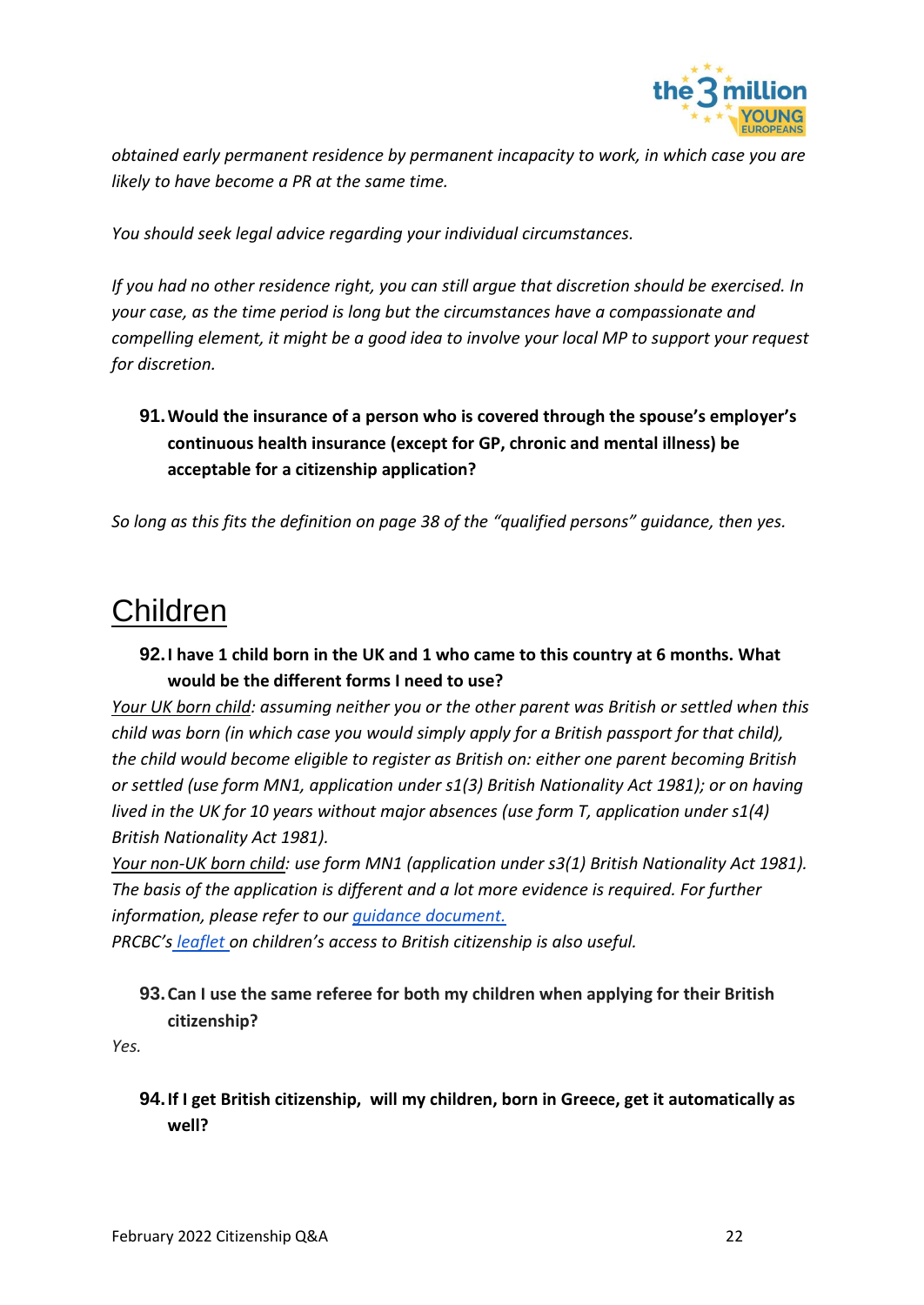

*Unfortunately no, children born before you obtained British citizenship will each need to apply to register as British citizens at the fee of £1,012.* 

**95.Does a parent necessarily need to have had Permanent Residence to be deemed settled in the UK for their child born in the UK to be granted British citizenship? What documents do I have to provide to be accepted as being settled at the time of my son's birth so that he can apply for a British passport?**

*It may be possible to use National Insurance contributions, Government letters, payslips and other documents proving lawfulness of residence in the UK. But it is recommended that you seek legal advice and assistance with writing a covering letter because case law currently conflicts in relation to whether or not parents need to have held a PR card.* 

**96.I was a child for most of my 5 year period - what documents should I use to show I was here, seeing as most of the documents they mention as evidence I don't have because I was a child? Do GCSE/ A-level certificates count as evidence?**

*Yes, any records, also ask your GP and dentist surgeries to print out/email you a list of appointments.* 

# <span id="page-22-0"></span>(Legal) support

## **97.Do I need to seek legal advice/ support before making a British citizenship application? Do I have to use a lawyer for my citizenship application?**

*No, but if you are not sure whether you meet the requirements you should seek legal advice on your individual circumstances. Some law firms offer one-off legal advice consultations and/or an application checking service which is more cost effective than full representation.* 

### **98.If my application is denied can I appeal?**

*There is no appeal right to the immigration tribunal on the refusal of a naturalisation application, only a nationality review to the Home Office at £372. The questions the Home Office must address in conducting such a review are set out on pages 4-5 of [Form NR,](https://assets.publishing.service.gov.uk/government/uploads/system/uploads/attachment_data/file/757956/form-NR-10-18.pdf) which is addressed to applicants who represent themselves.*

### **99.How can I contact HO to track the status of my application?**

*For queries from within the UK, the contact details are [here](https://www.gov.uk/contact-ukvi-inside-outside-uk/y/inside-the-uk/british-citizenship-and-nationality) (at the time of writing, Citizenship and nationality enquiries [nationalityenquiries@homeoffice.gov.uk](mailto:nationalityenquiries@homeoffice.gov.uk) Telephone: 0300 790 6268 Monday to Thursday, 9am to 4:45pm Friday, 9am to 4:30pm) [https://www.gov.uk/contact-ukvi-inside-outside-uk/y/inside-the-uk/british-citizenship-and](https://www.gov.uk/contact-ukvi-inside-outside-uk/y/inside-the-uk/british-citizenship-and-nationality)[nationality](https://www.gov.uk/contact-ukvi-inside-outside-uk/y/inside-the-uk/british-citizenship-and-nationality)*